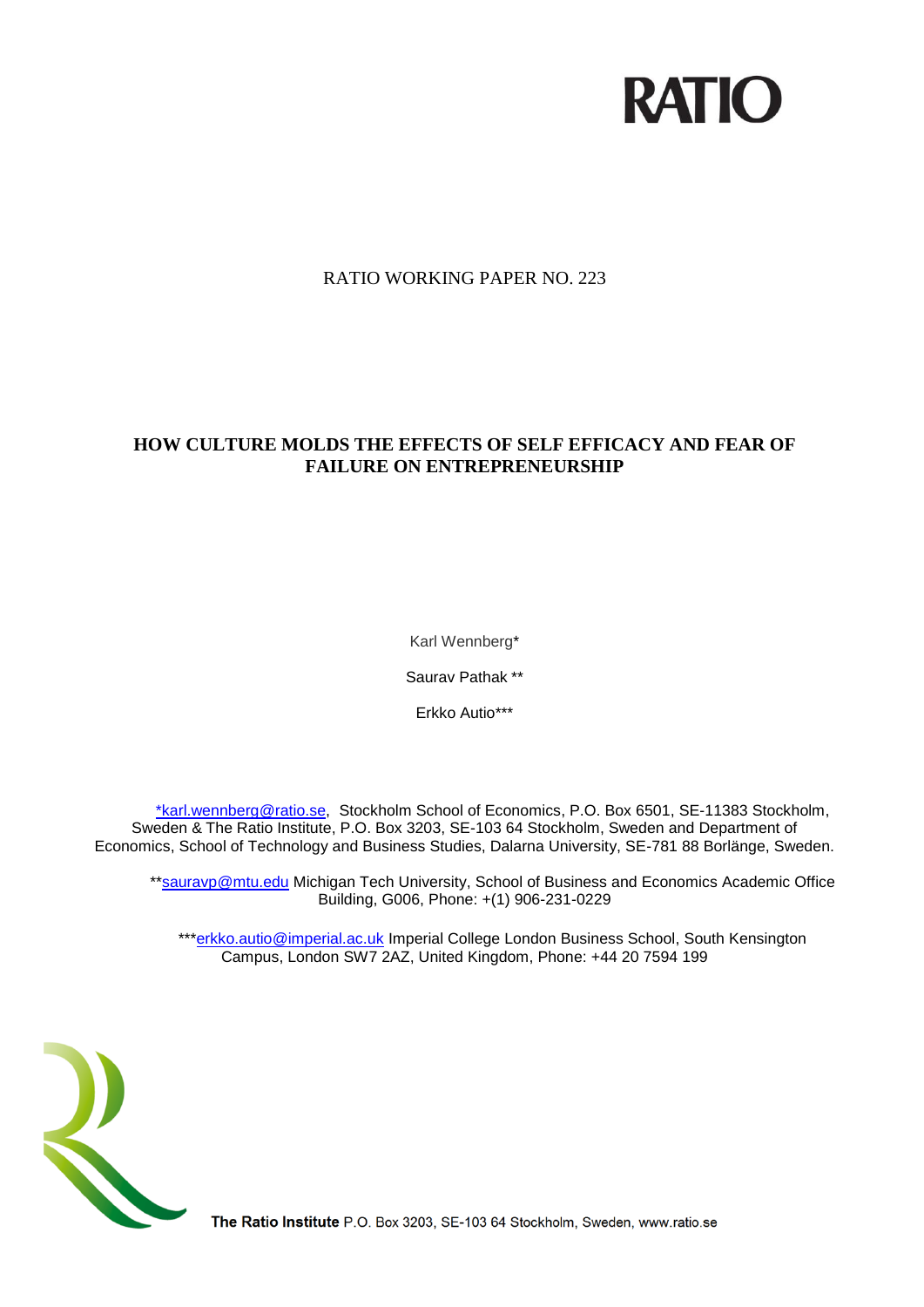# **HOW CULTURE MOLDS THE EFFECTS OF SELF EFFICACY AND FEAR OF FAILURE ON ENTREPRENEURSHIP**

## *Forthcoming, Entrepreneurship and Regional Development*

# **Karl Wennberg** \*

Stockholm School of Economics P.O. Box 6501 SE-11383 Stockholm Sweden Tel: +46-705-10 53 66 e-mail: [karl.wennberg@hhs.se](mailto:karl.wennberg@hhs.se) & The Ratio Institute P.O. Box 3203

SE-103 64 Stockholm Sweden

#### **Saurav Pathak**

Michigan Tech University School of Business and Economics Academic Office Building, G006 Phone: +(1) 906-231-0229 E-mail: [sauravp@mtu.edu](https://webmail.hhs.se/owa/redir.aspx?C=0fb1ad5a063b420f96e6c360f16389d9&URL=mailto%3asauravp%40mtu.edu)

#### **Erkko Autio**

Imperial College London Business School South Kensington Campus London SW7 2AZ United Kingdom Phone: +44 20 7594 199 E-mail: [erkko.autio@imperial.ac.uk](mailto:erkko.autio@imperial.ac.uk)

**Acknowledgments:** Financial support from the Swedish Research Council is gratefully acknowledged. All errors remain ours alone.

\* Corresponding author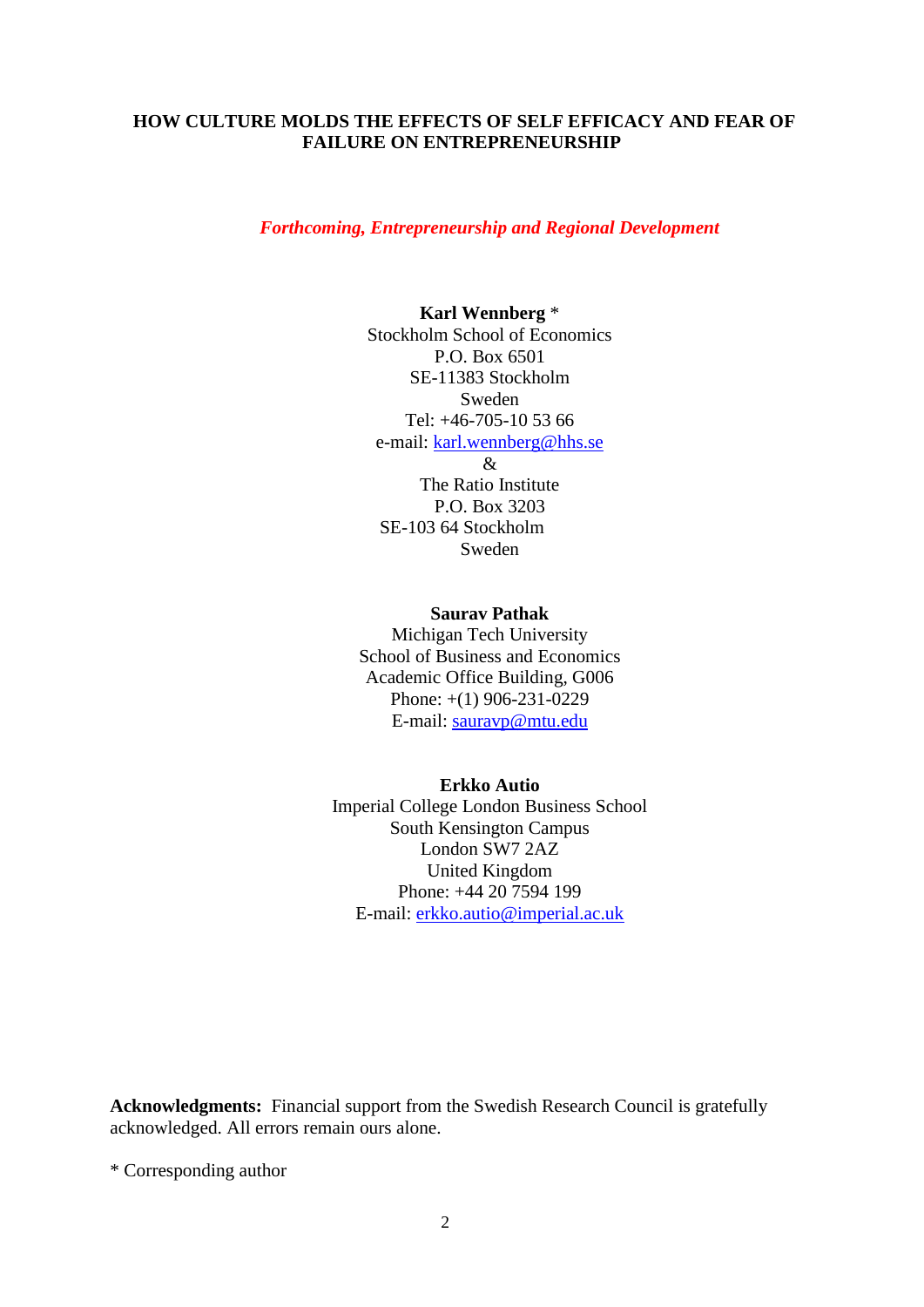# **HOW CULTURE MOLDS THE EFFECTS OF SELF-EFFICACY AND FEAR OF FAILURE ON ENTREPRENEURSHIP**

*Abstract:* We use data from the Global Entrepreneurship Monitor (GEM) and the Global Leadership and Organizational Behavior Effectiveness study (GLOBE) for 42 countries to investigate how the effects of individual's self-efficacy and fear of failure on entrepreneurial entry are contingent on national cultural practices. Using multi-level methodology, we observe that the positive effect of self-efficacy on entry is moderated by the cultural practices of institutional collectivism and performance orientation. Conversely, the negative effect of fear of failure on entry is moderated by the cultural practices of institutional collectivism and uncertainty avoidance. We discuss the implications for theory and methodological development in culture and entrepreneurship.

**JEL Codes:** D24, L25, L26

**Keywords**: Culture, Entrepreneurship, Institutions, Multi-level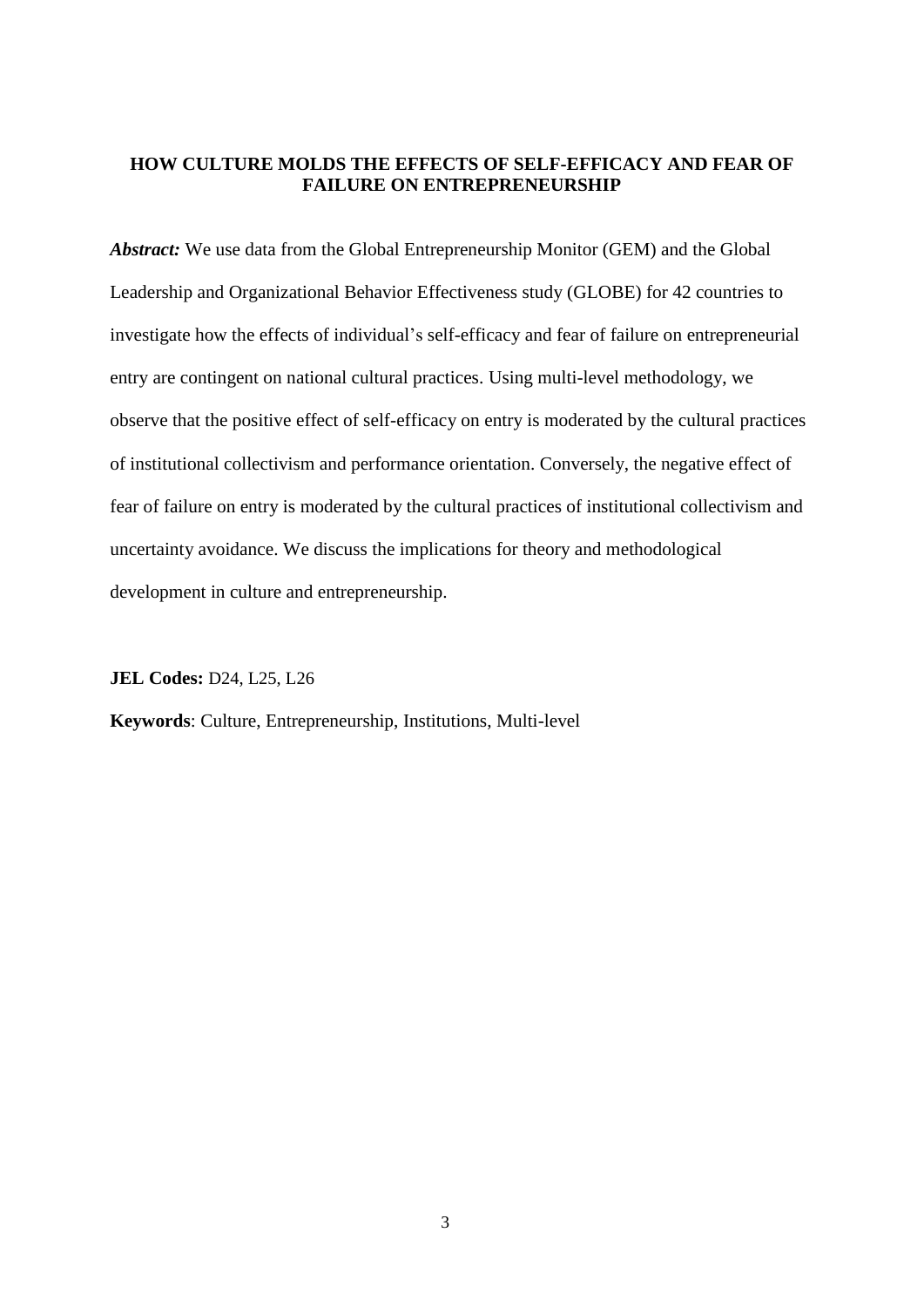#### **1. Introduction**

National culture is often seen as central to entrepreneurship (Hayton et al. 2002). Some countries are considered models of an "entrepreneurial society," whereas others are perceived as "less entrepreneurial" (Freytag and Thurik 2007). Yet, findings from studies on how national culture influences individuals' entrepreneurial behaviors remain conflicting (Bowen and De Clercq 2008, Mueller and Thomas 2000, Steensma et al. 2000, Stephan and Uhlaner 2010). One reason for this confusion is that few studies apply multi-level methods to test the relationship between national culture—a collective-level construct—and entrepreneurial behaviors—an individual-level construct. To fill this void in the literature, this paper provides a multi-level examination of the relationships between national culture and individual's entrepreneurial entry.

Cultural norms and practices are known to shape individuals' entrepreneurial behaviors, such as international orientation, start-up attempts, and innovative activities (Shane 1993, Bowen and De Clercq 2008). While economics, sociology, and management theories alike point to the importance of culture on the allocation of entrepreneurial efforts (Denzau and North 1994; Hayton et al. 2002; Thornton 1999, Williamson 2000), empirical studies on culture often disagree. For example, De Clerq et al. (2010) report a positive relationship between in-group collectivism and national rates of entrepreneurship - in contrast with much established beliefs. Wennekers et al. (2007) report a positive association between the cultural disposition of uncertainty avoidance and entrepreneurial behaviors, again in contrast with the general current of research. In part, this confusion may be due to the inconsistent treatment of levels of analysis and inappropriate application of OLS regressions in clustered data (Davidsson and Wiklund 2001, Peterson et al. 2012). Many macro-level studies have correlated country-level measures of culture with national rates of entrepreneurship, ignoring the fact that entrepreneurship is fundamentally an individual-level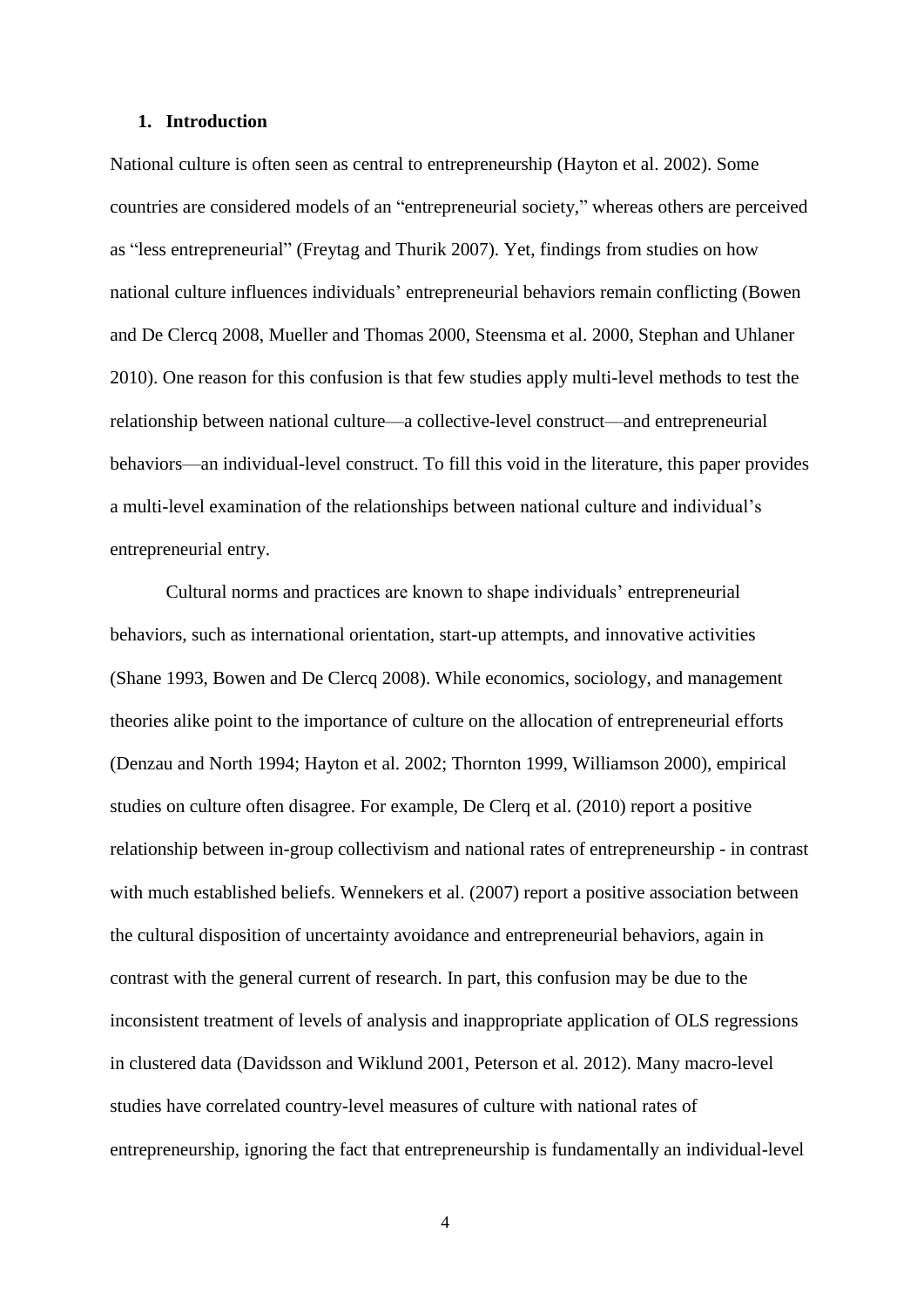endeavor (Bowen and De Clerq 2008, Stephan and Uhlaner, 2010). Micro-level research in entrepreneurship, on the other hand, has often tended to use individual-level operationalizations of cultural dispositions, ignoring the fact that as an encapsulation of a shared belief system, culture is fundamentally a collective construct (Hofstede 1991). Few studies use multi-level techniques in their analyses, increasing the risk of generating "false positives" (Hofmann et al. 2000).

Our overarching theoretical proposition is that the individual-level perceptions and motivations spurring the decision to enter entrepreneurship are contingent upon *informal* institutions, such as culture and behavioral norms. This proposition addresses an important gap since most empirical research have focused on *formal* rather than *informal institutions,* and few studies have attended to such contingencies that cross levels of analysis.

We address these gaps using cross-national data from the Global Entrepreneurship Monitor (GEM) and the Global Leadership and Organizational Behavior Effectiveness (GLOBE) study for 42 countries to test multi-level models investigating the effect of cultural traits on individuals' entrepreneurial behavior. Cross-level moderation models reveal that several of the individual-level effects posited in entrepreneurship research are contingent upon cultural traits that operate at higher levels of analysis, testifying of the underexplored influences of national cultural context on individual's entrepreneurship. We found that the positive effect of self-efficacy on entrepreneurial entry is more pronounced in cultural landscapes that favor institutional collectivism and have higher performance orientation. Intriguingly, we also found that the negative effects of individuals' fear of failure on entry are somewhat smaller in settings with high levels of institutional collectivism. This may help explain the conflicting results in prior studies of the collectivism-entrepreneurship link (De Clerq et al. 2010, Uhlaner and Thurik 2007) highlighting the importance of research to theorize about different types of collectivism (Gelfand et al. 2004) as well as to explore what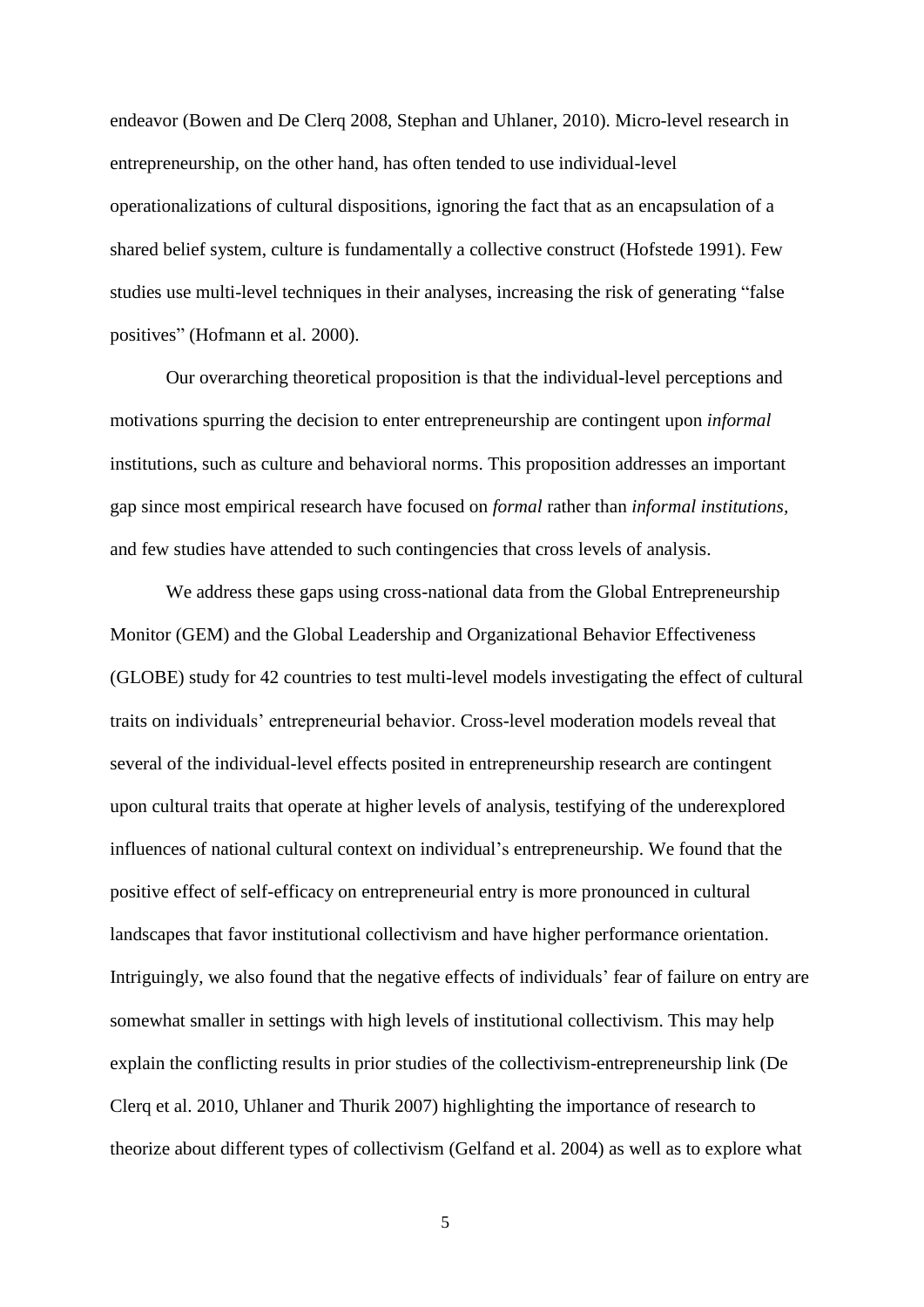consequences collectivism brings for entrepreneurial processes, such as opportunity identification, motivation building, and resource mobilization (Thessen 1997).

Empirically, our findings contribute by revealing a strong general pattern that individuals exhibiting similar perceptions may behave differently depending on their cultural context. Theoretically, this contributes by questioning prevailing individual-centric approaches to entrepreneurship, in which individuals are considered sole authors of their perceptions, dreams, and actions (Davidsson 1995, Fayolle et al. 2010). We also outline contributions to methodology in entrepreneurship research and discuss insights for public policy.

#### **2. Theory and hypotheses development**

We see entrepreneurship as opportunity-seeking behavior that operates at multiple levels of analysis (Davidsson and Wiklund 2001). This behavior takes place within a social and cultural context that the entrepreneurs cannot escape (Jack and Anderson 2002). By investing their own and others' resources to pursue the opportunity, entrepreneurs engage in risky actions that may lead to negative consequences (Cassar 2007). When implementing novel approaches to pursuing business opportunities, entrepreneurial entry also represents a variance-inducing act by introducing novelty into the social context, exposing entrepreneurs to the judgment of others (Eckhardt and Ciuchta 2008). Intention-based theories of entrepreneurial entry suggests that individuals consider not only their own ability to succeed and the possibility of failure, but also how this action is consistent with prevailing cultural norms and practices (Krueger and Carsrud 1993). Consequently, we draw upon intentionbased theories of entrepreneurial behaviors and cultural theory to develop a multi-level model of entrepreneurial entry. *Cultural practices* refers to the actual manifestation of a culture in individuals' daily lives (House et al. 2004) and is useful for theorizing about the culture-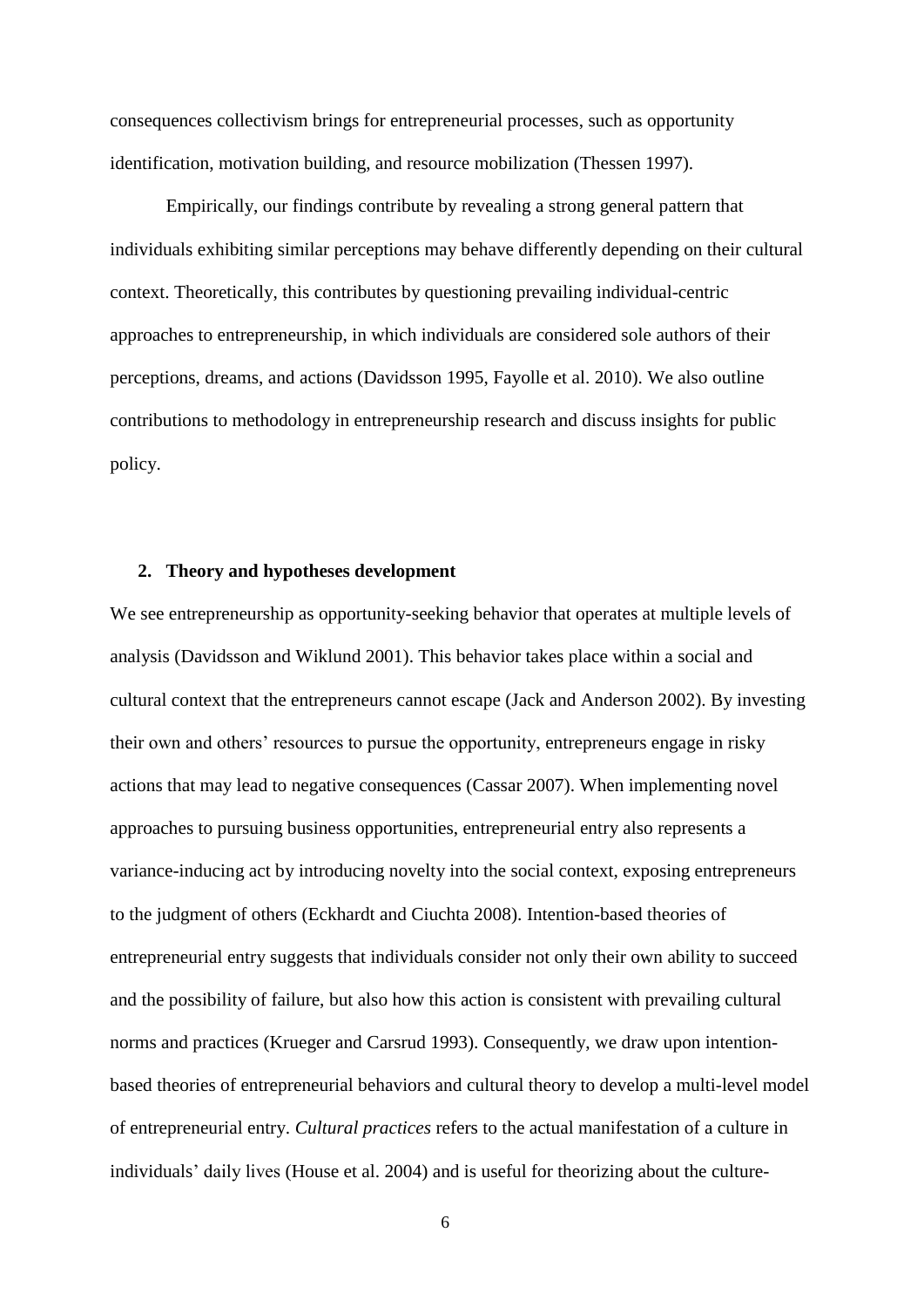entrepreneurship link since distinctively from more abstract 'values', 'practices' are more proximate concepts dealing with the decisions important in entrepreneurship (Javidan et al. 2006). At the individual level, we expect individual self-efficacy and fear of failure to influence entry. We also expect individuals' societal context as experienced through cultural practices to moderate how these two factors affect the likelihood of entry. Our model is illustrated in Figure 1 below.

INSERT FIGURE 1 HERE

-----------------------------------

-----------------------------------

# *2.1. Intentions, Self-Efficacy and Entrepreneurial Behaviors*

A common view is that the best predictors of individual's behavior are the intentions towards that behavior (Ajzen 2002). Consequently, intention-based models are commonly applied to theorize entrepreneurial entry as an intentionally planned behavior (Krueger et al. 2000). In this line of theory, individual's entrepreneurial intention derives from perceptions of desirability and feasibility. Feasibility requires potential firm founders to perceive entrepreneurship as a "credible" career choice. Desirability depends on the individual values derived from his/her social and cultural environment (Shapero and Sokol 1982). In our development of this model, we view feasibility as linked to Bandura's (1977) concept of selfefficacy. Self-efficacy constitute an individual's cognitive estimate of his or her capabilities to mobilize the motivation, cognitive resources, and the will of action needed to exercise control over events in one's life. Entrepreneurial self-efficacy refers to the strength of an individual's belief that he or she will or will not be capable of successfully performing the roles and tasks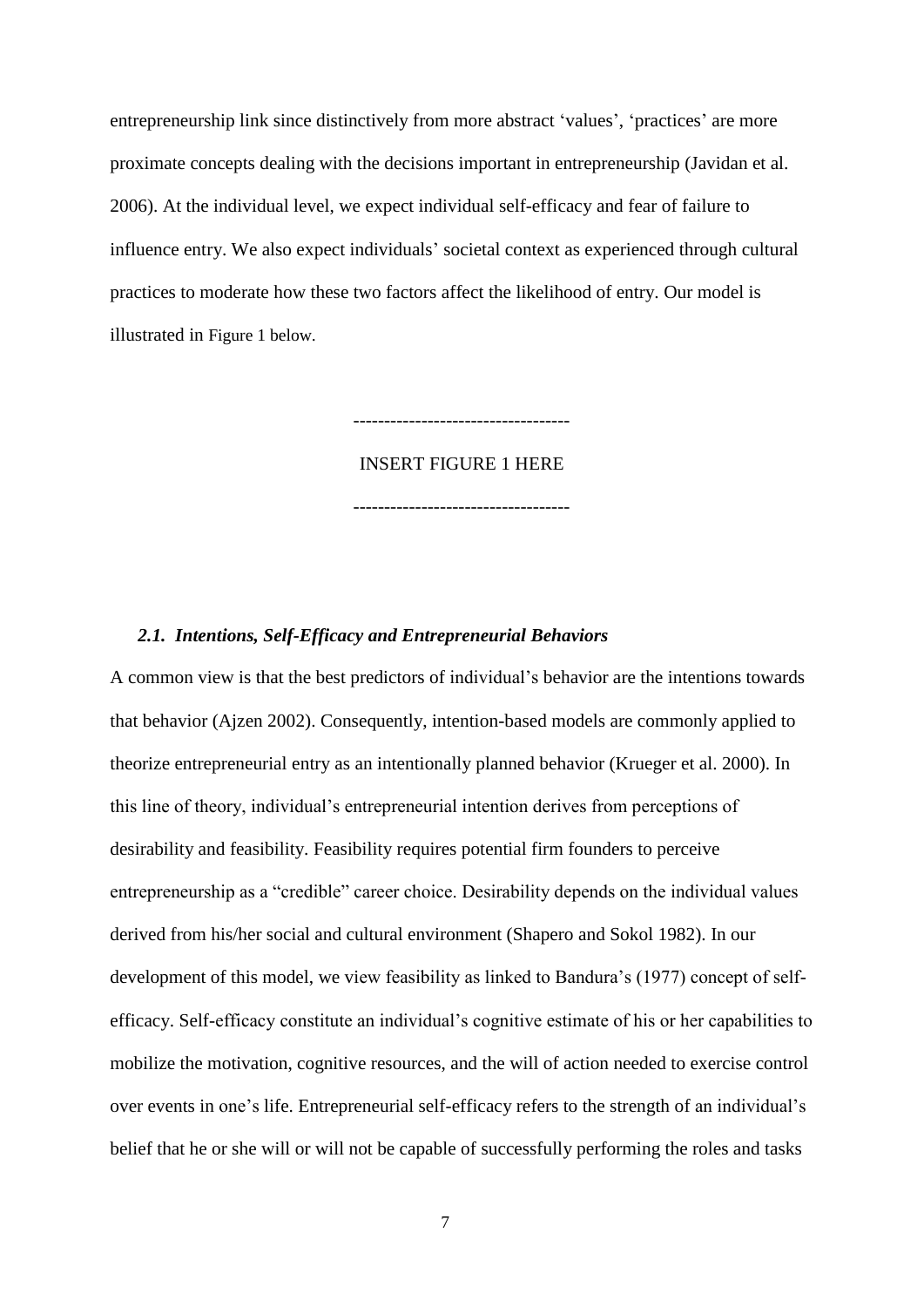of an entrepreneur (Chen et al. 1998). Consequently, individuals view entrepreneurship as an attractive career option when they believe they have the requisite skills and abilities to act in a way that is needed to produce desired outcomes (Zhao et al. 2005). As such, we expect:

*Hypothesis 1:* An individual's *perception of entrepreneurial self-efficacy* will be positively related to his or her entrepreneurial entry.

## *2.2. Fear of Failure and Entrepreneurial Behaviors*

While the theory of self-efficacy posits that the perceived feasibility of engaging in entrepreneurship drives individuals' behaviors, there may also be negative forces that inhibit entrepreneurial intentions that lead to eventual entry. Since entrepreneurship is intimately related to uncertainty and risk taking, individual's fear of failure is a potent factor inhibiting entrepreneurial entry (Caliendo et al. 2009). In the psychological research tradition, individual's fear of failure is thought of as a self-evaluative framework that influences how he or she defines, orients to, and experiences failure in achievement situations (Heckhausen 1991), especially those related to risk-taking behavior (Caraway et al. 2003). Fear of failure has been found to have a central influence on individuals' achievement motivation and their occupational aspirations (Burnstein 1963), including decisions to exploit a business opportunity or not (Welp *et al*. 2012), and also affect regional rates of entrepreneurship (Vaillant and Lafuente 2007). We therefore expect the following:

# *Hypothesis 2:* An individual's *fear of failure* will be negatively related to his or her entrepreneurial entry.

#### *2.3. Societal Institutional Collectivism and Entrepreneurial Behaviors*

Individualism/collectivism is one of the most widely studied cultural dimensions (Smith and Bond 1993). Hofstede (1980) defined individualism as societies in which the ties between individuals are loose, and individuals' personal needs take precedence over those of the

<sup>8</sup>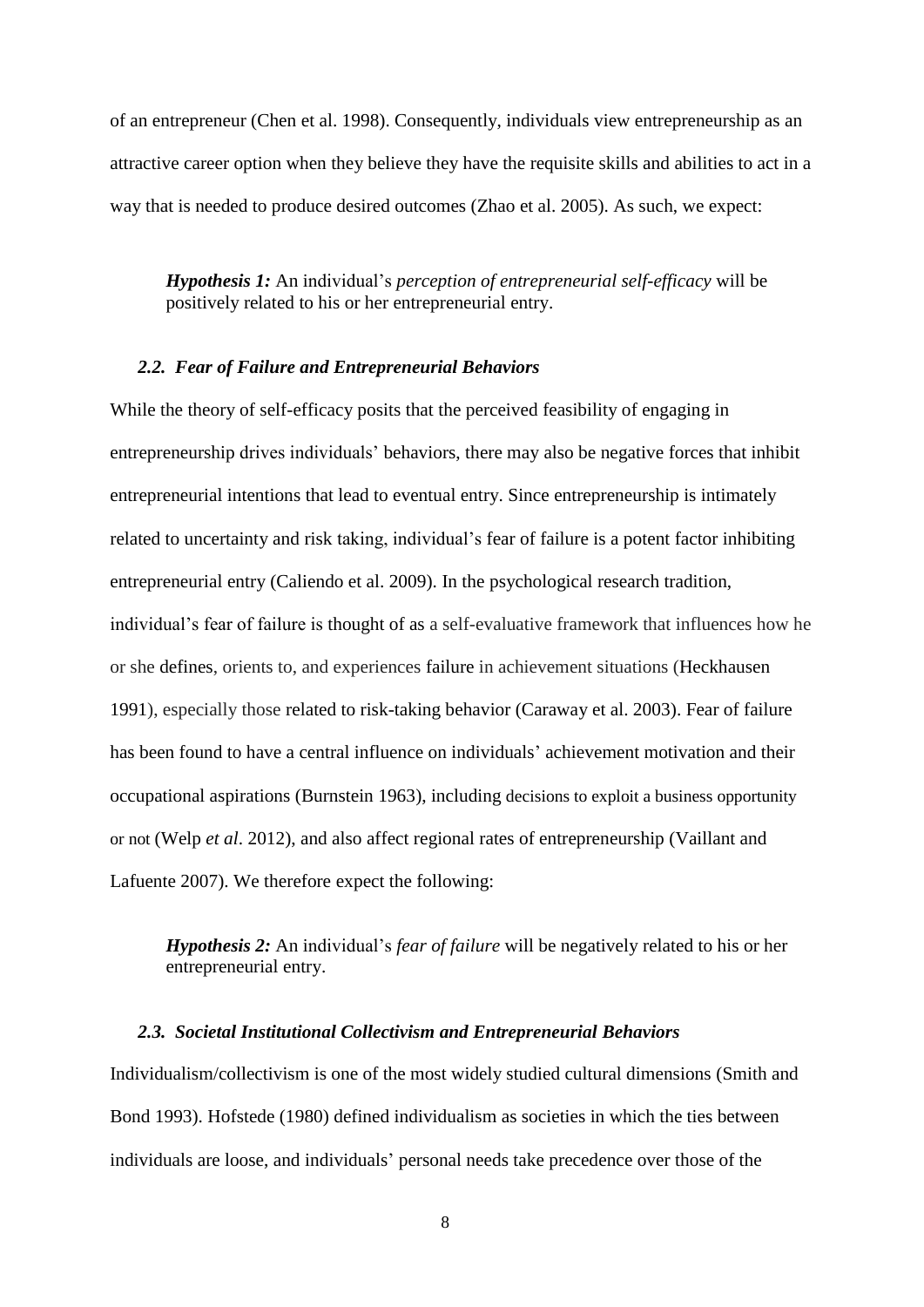group. Conversely, in collectivist societies, individuals are more often integrated into cohesive in-groups, which protect them in exchange for group loyalty. Important for our theory is that the individualism/collectivism dimension may play out at different levels of analysis and may be reflected in both cultural values and cultural practices (Thessen 1997, Konig et al. 2007). Gelfand et al. (2004) distinguished between societal institutions (how societal institutions and practices favor group loyalty at the expense of the individual in return for the loyalty of the collective toward the individual) and in-group collectivism (the degree to which individuals identify with and emphasize the importance of social groups, such as the family). Since our interest is on the country level, we focus on institutional collectivism as a cultural practice.

A strong emphasis in the literature has been to associate entrepreneurial behaviors with individualism rather than collectivism (Shane et al. 1991, Mueller and Thomas 2000, Hayton et al. 2002), whereas some have emphasized the need for balance between the two (Thessen 1997, Pinillos and Reyes 2001). Still, empirical support for the link between individualism and entrepreneurship remains mixed (De Clerq et al. 2010, Morris et al. 1993, Pinillos and Reyes 2001). These conflicting findings may partly reflect inconsistent research methods as well as the oversimplified ways in which the individualism/collectivism dimension has been conceptualized and theorized. We follow Thessen (1997) by distinguishing between the *variation-generating* and *resource-mobilizing* aspects of entrepreneurship when considering the effect of individualism/collectivism on entrepreneurial activity. The variance-generating aspect refers to how entrepreneurs have to create new means-end frameworks to connect supply and demand (Shane and Venkataraman 2000), exposing themselves to how deviation from commonly accepted behavior is tolerated. In collectivistic societies, the room for deviation is lesser since pursuing entrepreneurship may represent a potential challenge to established societal norms. The resource-mobilizing aspect

 $\overline{Q}$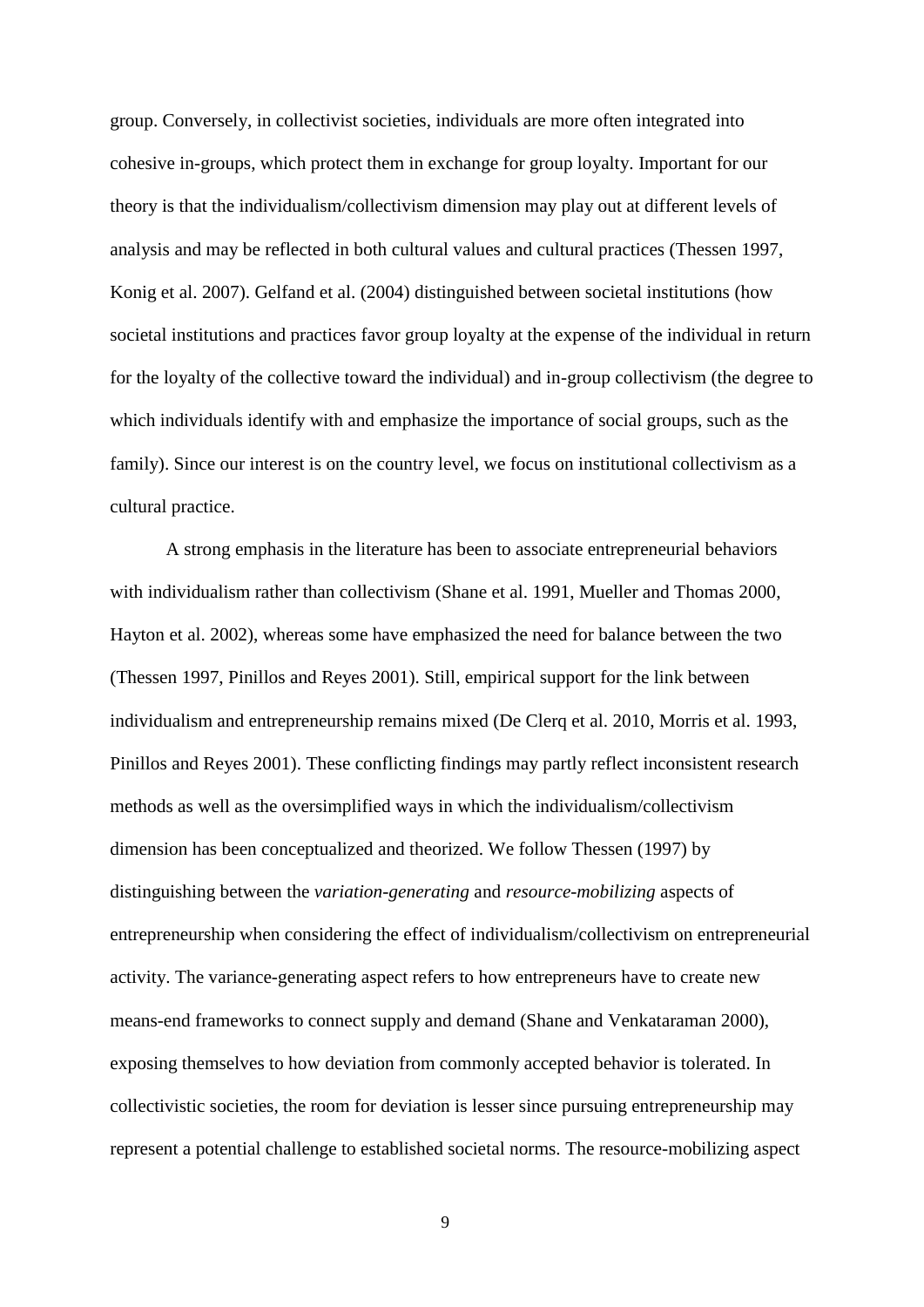of entrepreneurship refers to how entrepreneurs have to find and leverage financial, social, and knowledge resources to launch a firm (Sørensen and Sorenson 2003).

Distinguishing between variance-generating and resource-mobilizing aspects helps theorize how collectivism shapes entrepreneurial entry. In societies with high institutional collectivism, group loyalty will be favored at the expense of individual income maximization. In return, there is a sense of collective loyalty toward the individual (House et al. 2004). Institutional collectivism may thus inhibit the effects of an individual's self-efficacy for entrepreneurial entry. In institutionally individualistic countries, tolerance for individual exuberance is higher since there are fewer institutionalized norms and social systems diminishing variance in social and economic behavior (House et al. 2004). Also, resourcemobilizing processes may be more cumbersome in institutionally individualistic societies, in which "every man is for himself" (Thessen 1997). Hence, the importance of individual-centric motivation marshaling resources to engage in entrepreneurship will be more important in institutionally individualistic societies because there are fewer institutionalized norms and social systems for decreasing inequality. These aspects lead us to posit that the effect of selfefficacy will exhibit a *stronger* effect on entrepreneurial entry in institutionally individualistic societies, as opposed to institutionally collectivist societies:

*Hypothesis 3a:* In societies characterized by a *low* level of institutional collectivism, entrepreneurial self-efficacy will be a more potent facilitator of entrepreneurial entry.

For the effect of individuals' fear of failure for entrepreneurial entry, institutional collectivism may not exhibit the same effect as self-efficacy. Institutional collectivism is depicted in societies as structures, institutions, and traditions that serve to mitigate exuberant individualism but also to provide a social fabric to support individuals deemed in need of support (Welter and Smallbone 2006). Because of such aspects, individuals are substantially less likely to choose an entrepreneurial career in societies in which institutional collectivism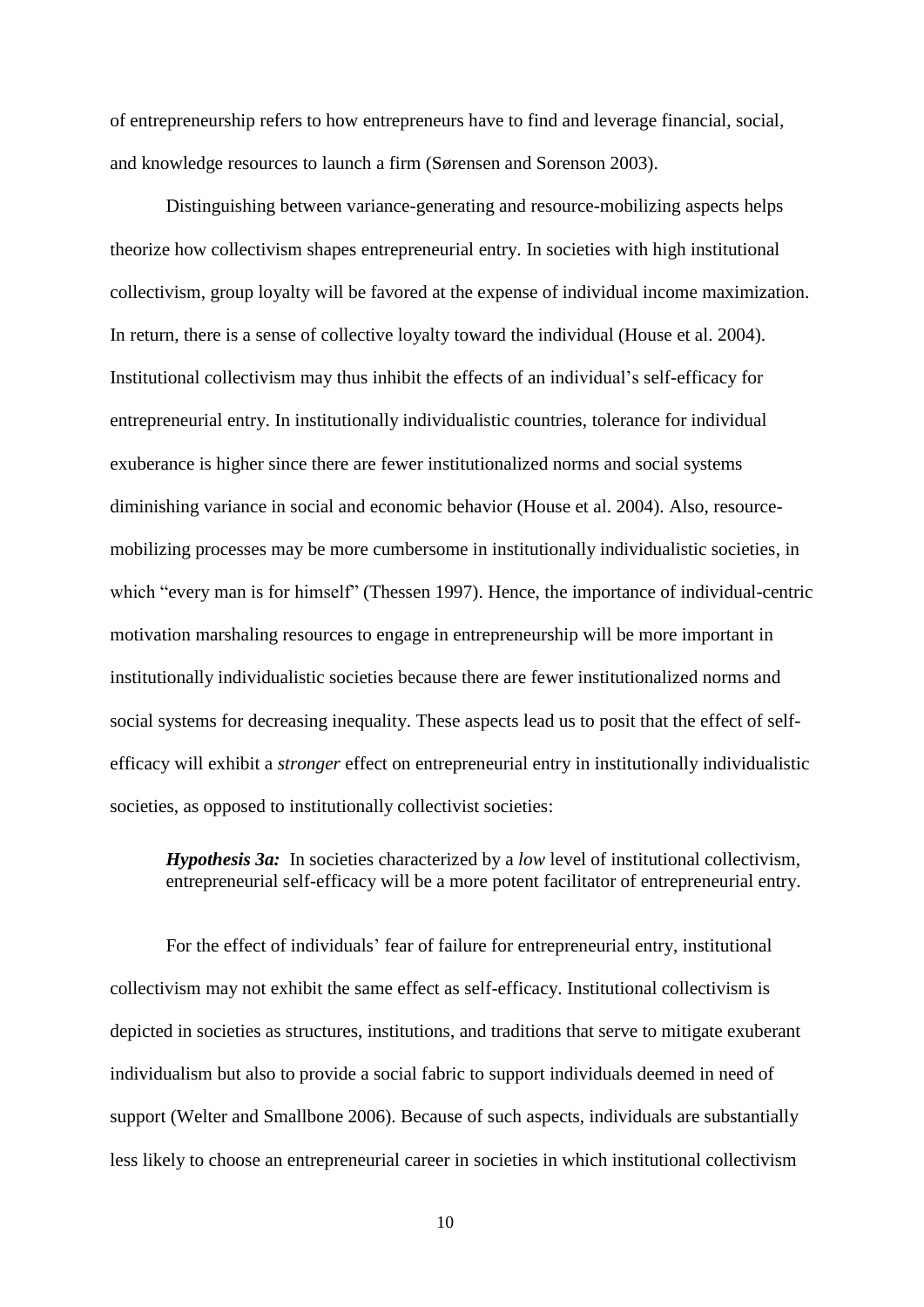is high, *regardless* of their fear of failure. An entrepreneurial career choice signals that the individual prioritizes his or her own interests and ambitions relative to those of the collective (Thessen 1997). If individuals do not fear the risk of failure, the context in which such risk tolerance plays out will reinforce the effect of that priority, diminishing the positive effect of low fear of failure on entrepreneurial entry in collectivistic societies. Thus, we hypothesize that the effect of *either* high or low fear of failure should be weaker in collectivist societies:

*Hypothesis 3b:* In societies characterized by a *low* level of institutional collectivism, fear of failure will be a more potent inhibitor of entrepreneurial entry.

# *2.4. Uncertainty Avoidance and Entrepreneurial Behaviors*

Uncertainty avoidance refers to the extent to which individuals in a society feel threatened in ambiguous situations, the extent to which they prefer order and rule-based reduction of uncertainty, and how they tolerate uncertainty in general (Sully de Luque and Javidan 2004). Also here, the findings of empirical studies to date are conflicting (Shane 1993, Wennekers et al. 2007). In Hofstede's definition, uncertainty avoidance is "the extent to which the members of a culture feel threatened by uncertain or unknown situations" (Hofstede 1991: 113). Relevant for entrepreneurship, uncertainty avoidance affects the extent to which individuals in a given society feel threatened by ambiguity; prefer rule-based mechanisms for uncertainty reduction; and seek orderliness, consistency, structure, and formalized processes in their lives (Wennekers et al. 2010). Based on these arguments, we expect that in societies with high uncertainty avoidance, individuals exhibiting a high fear of failure will be more likely to also exhibit reservations toward entrepreneurship. Conversely, the effect of self-efficacy should be particularly strong in societies with low uncertainty avoidance. Therefore, we hypothesize:

*Hypothesis 4a:* In societies characterized by a *low* degree of uncertainty avoidance, entrepreneurial self-efficacy will be a more potent facilitator of entrepreneurial entry.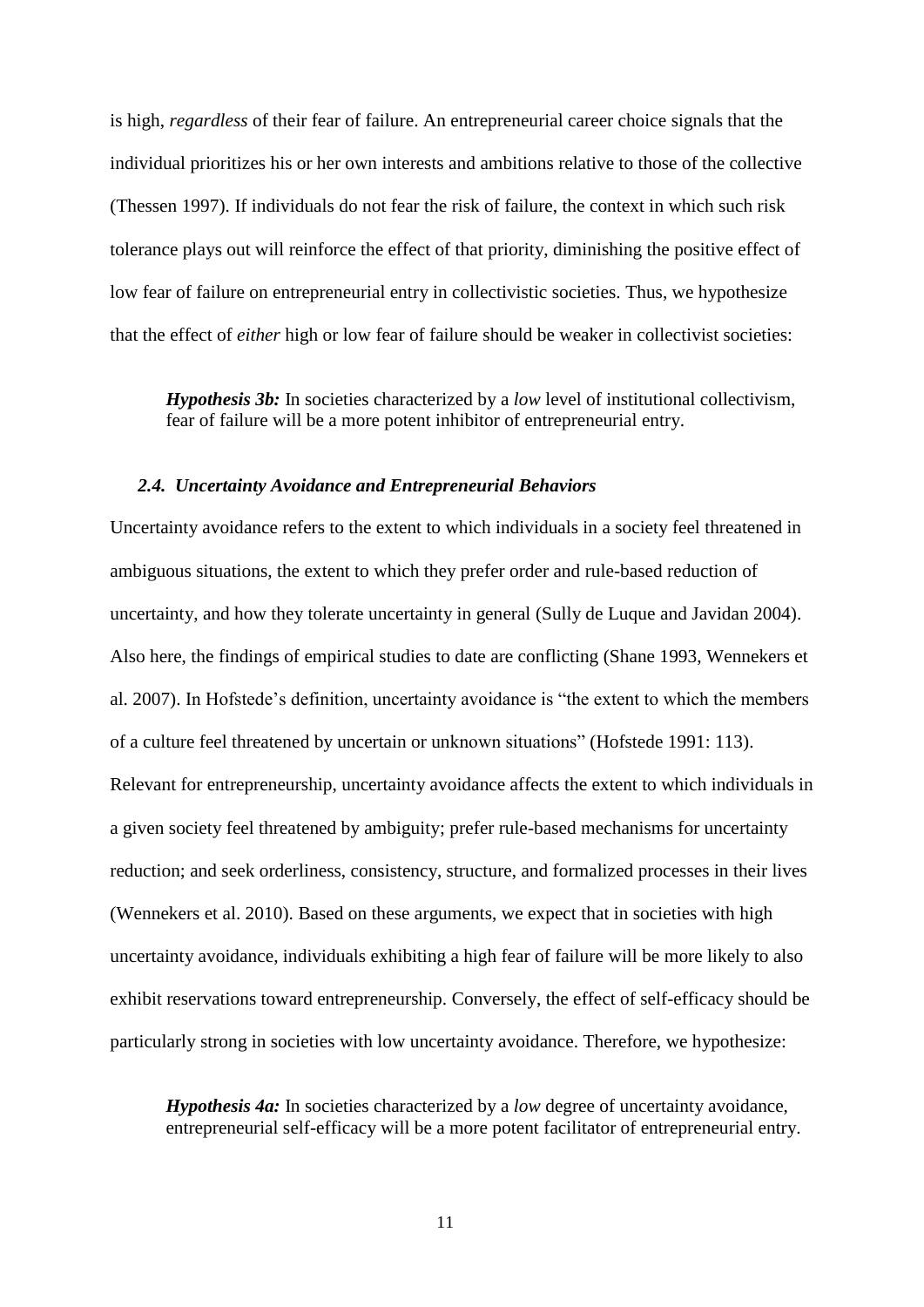*Hypothesis 4b:* In societies characterized by a *high* degree of uncertainty avoidance, fear of failure will be a more potent inhibitor of entrepreneurial entry.

#### *2.5. Performance Orientation*

Performance orientation reflects the extent to which a community encourages and rewards innovation, high standards, and performance improvement (Javidan 2004). Perhaps the best known elaboration of this construct was provided by Weber (1905), who considered this cultural trait to be a key distinguishing aspect between Catholic and Protestant religions. The Protestant work ethic emphasizes the punctilious performance of everyday work as an intrinsically valuable calling in its own right and highlights the importance of work-related accomplishment as an important goal in life. The cultural uses of this construct, to our knowledge, have been limited to Konig et al.'s (2007) creation of scenario-based measures of entrepreneurs' cultural orientations. In his review, Javidan (2004: 245) associated performance orientation with, for example, valuing training and development, emphasizing results rather than people, emphasizing competitiveness and materialism, setting demanding targets, having a "can-do" attitude, appreciating feedback as necessary for improvement, taking initiative, providing bonuses and financial rewards, and believing that anyone can succeed if they try hard enough. These values are often associated with entrepreneurship (Davidsson 1995, Stephan and Uhlaner 2010). Individuals choosing the entrepreneurial career option set a high bar for themselves (Cassar 2007). The entrepreneurial career option also forces the individual to take initiative, and few would choose this option if they believed they could not succeed. Therefore, we hypothesize that performance orientation will positively moderate the effect of self-efficacy on entrepreneurial entry:

*Hypothesis 5a:* In societies characterized by a *high* degree of performance orientation, entrepreneurial self-efficacy will be a more potent facilitator of entrepreneurial entry.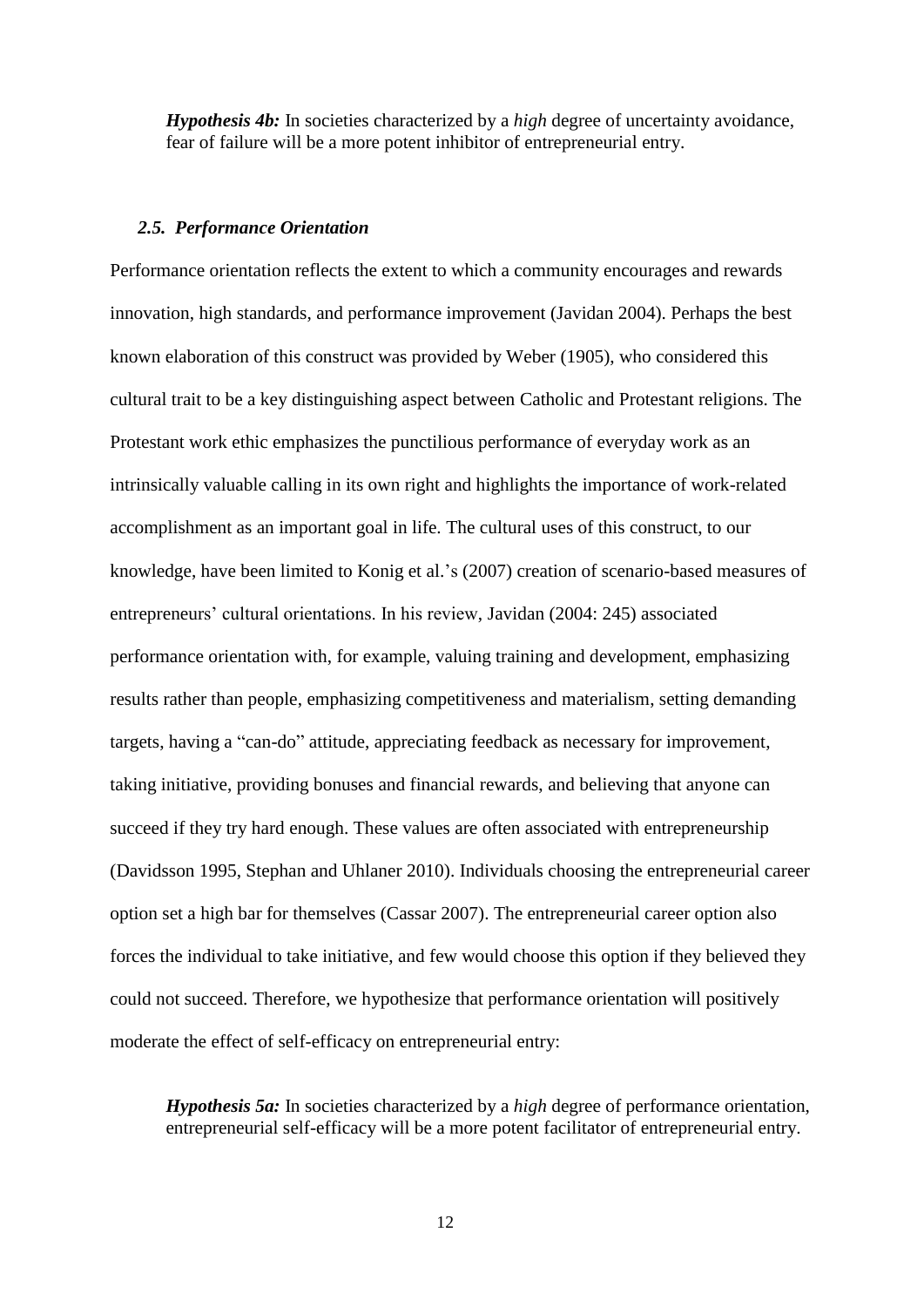Performance orientation might also come at a cost if performance can be directed at a variety of activities. While self-efficacy may influence the performance of both managers and entrepreneurs (Chen et al. 1998), a societal emphasis on high performance may lead individuals toward activities with the highest predicted economic outcome rather than toward activities that are more uncertain. It has been widely documented that on average, individuals with equal skills and experience have higher economic returns as paid workers than as entrepreneurs—a career from which some reap economic returns but most earn little (Hamilton 2000). Hence, in cultural settings in which professionalism, performance, and perseverance are seen as virtues, potential loss from engaging in more uncertain economic activities (if they do not pay off) may lead individuals to shun away from entrepreneurship if they are fearful of failing (Vaillant and Lafuente 2007). Thus, a society's performance orientation may enhance the effect of both self-efficacy and fear of failure on entry:

*Hypothesis 5b:* In societies characterized by a *high* degree of performance orientation, fear of failure will be a more potent inhibitor of entrepreneurial entry.

#### **3. Methodology** *3.1. Data*

We test our predictions using eight years of survey data from the GEM dataset (Reynolds et al. 2005). We combined this with data on national cultural attributes collected by the GLOBE study (House et al. 2004). Together, 42 countries and 324,566 (unweighted) individual-level interviews from 2001 to 2008 were available after combining both data sources. We added exogenous controls of national-level attributes—*country's population* and *gross domestic product (GDP) per capita* and two additional cultural measures—obtained from the International Monetary Fund (IMF), EuroStat, and GLOBE data sets respectively.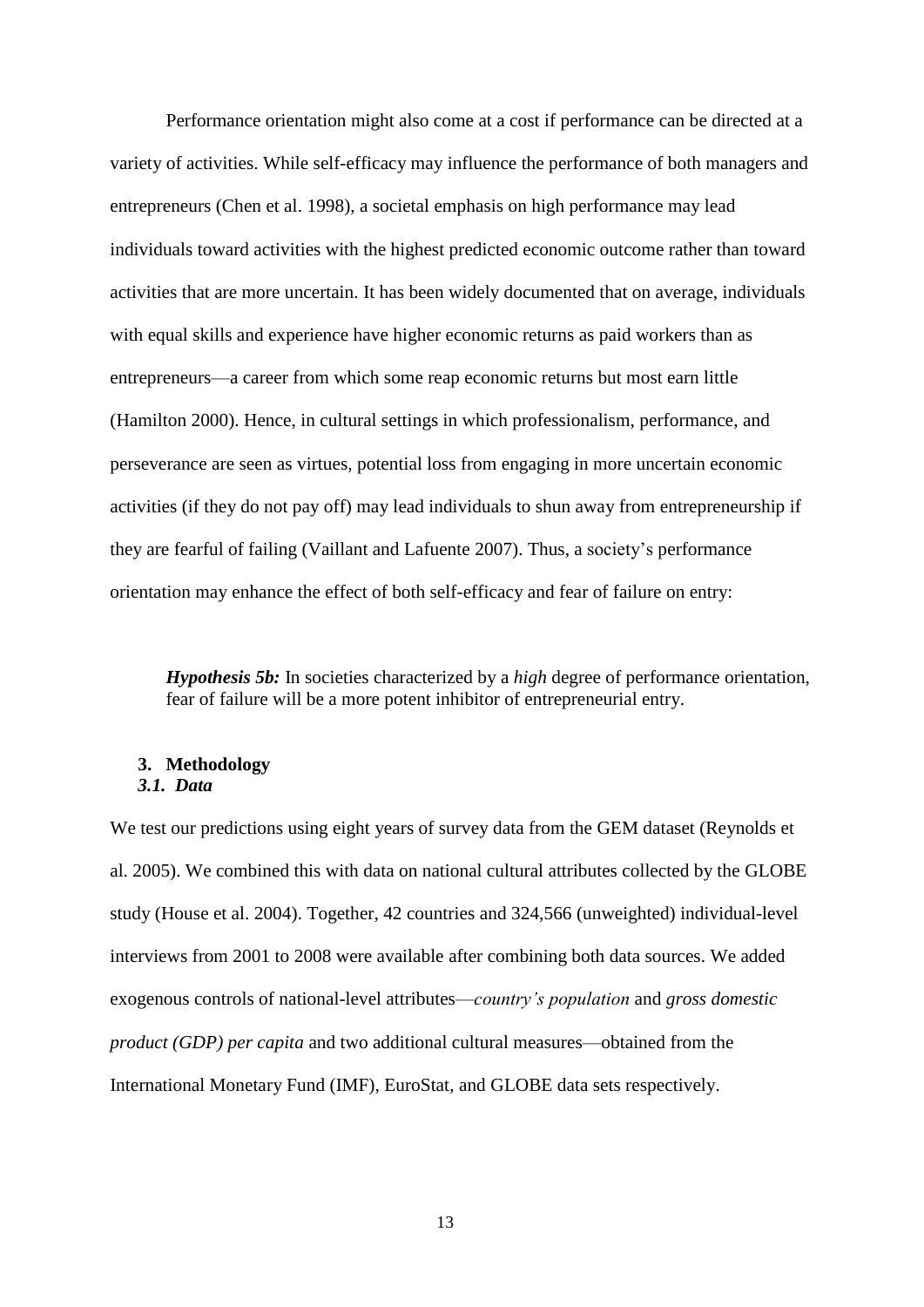#### **3.2. Variables**

The dependent variable in our analysis is *individual-level entrepreneurial entry.* GEM identifies three types of entrepreneurs: nascent entrepreneurs, new entrepreneurs, and established entrepreneurs. Since we do not know which nascent entrepreneurs actually go ahead and launch ventures, and that established entrepreneurs may be thought of as incumbents, the most salient operationalization of entrepreneurial entry comes from identifying 'new' entrepreneurs. GEM defines these as 'owner-managers of new firms less than 42 months old' – consistent with other studies of entrepreneurial entrants (Cassar 2007, Folta et al. 2010, Zahra et al. 2000). Overall, 12,788 of 324,566 (3.94%) individuals interviewed qualified as new entrepreneurs, which we coded as a dummy variable  $(1 =$ "entry"). Table 1 indicates the number of interviews and percentage rates of entrepreneurship by country averaged over 2001–2008.

Insert Table 1 here

----------------------------------------

----------------------------------------

The GEM dataset has been widely used in research, affirming its suitability for the study of entrepreneurship (Freytag and Thurik 2007, Bowen and De Clercq 2008). A potential limitation of the GEM dataset for our purposes, however, is that it captures any kind of entrepreneurial activity, including self-employment.

**Individual-level (Level 1) predictors.** Individual's motivations and perceptions are fundamental predictors of entrepreneurial entry (Krueger and Carsrud 1993). In this study, we considered two such factors frequently theorized as central for entrepreneurial entry—*fear of failure* and *self-efficacy* in entrepreneurial efforts—both obtained from GEM. To minimize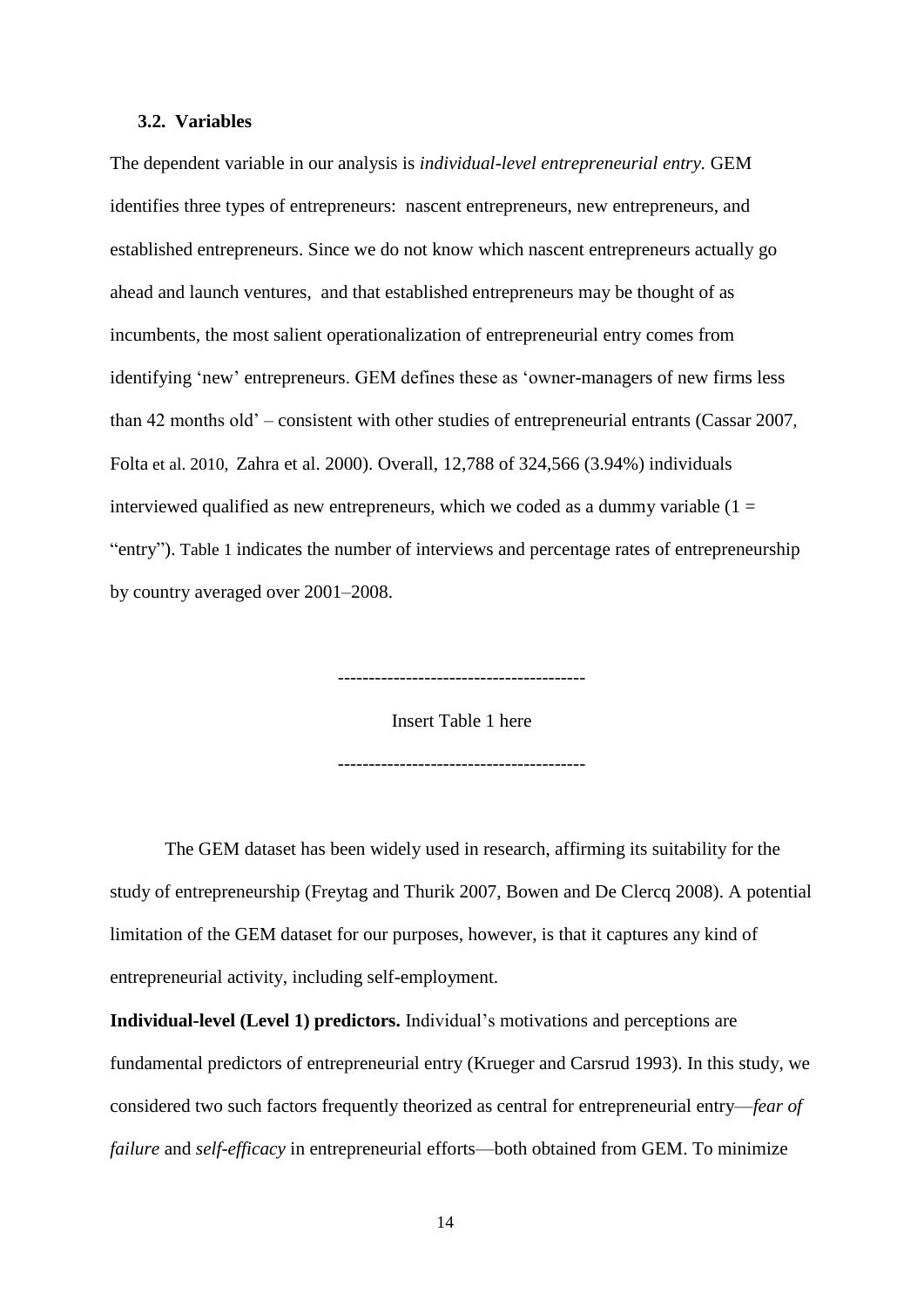bias caused by cultural interpretations (i.e., intention-based variables such as scales of selfefficacy may be judged differentially across cultures, Liñán and Chen 2009), only dichotomous (yes/no) scales were used. Although dichotomous scales limits variability and in turn nuances in findings, prior research suggests this is preferable to bias caused by cultural interpretations of scales (Hult et al. 2008, Runyan et al. 2012).

*Fear of failure* was captured using a dummy variable (1 = yes if individuals were fearful of failure,  $0 =$  if not) that measures an individual's lack of confidence in his or her ability to cope with endogenous or exogenous uncertainty associated with new business venture-creation as well as the fear of anticipated consequences of such failure (Vaillant and Lafuente 2007). *Entrepreneurial self-efficacy* indicates whether individuals think they possess the knowledge, skills, and experience required to start a new business  $(1 = yes, 0 = if not)$  (Krueger et al. 2000).

**Country-level (Level 2) predictors.** We used three cultural attributes as practiced at the country level: institutional collectivism, uncertainty avoidance, and performance orientation. GLOBE measures *societal institutional collectivism* as the degree to which (1) societal institutions and practices favor group loyalty even at the expense of the individual in return for the loyalty of the collective toward the individual and (2) the degree to which the common good is preferred over private good in societal decision making. *Uncertainty avoidance*  societal practice is measured as the degree to which individuals in a given society feel threatened by ambiguity and prefer rule-based mechanisms, orderliness and clearly articulated expectations even at the cost of experimentation and innovation. *Performance orientation* reflects the society's current practices regarding innovation, improvement, and reward systems. In essence, performance orientation measures the extent to which a given society is perceived to encourage and reward performance improvement.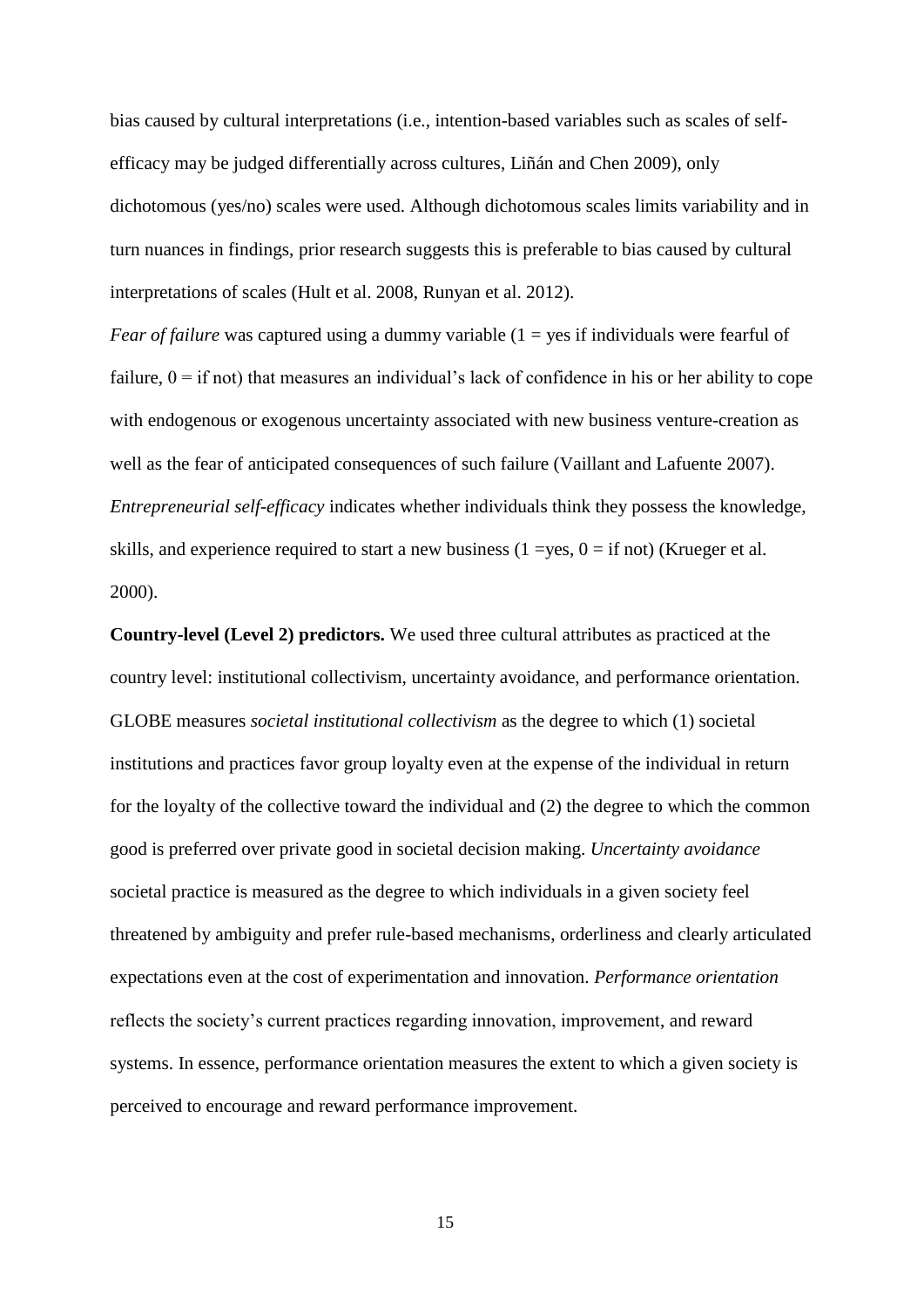GLOBE measures of national cultural attributes are based on a survey of more than 17,000 middle managers in 951 organizations in 63 countries or cultural regions. Cultural attributes were measured with seven-point Likert-type scales, with cultural scores presented as regression-predicted scores that correct for response bias. We chose to use practice variables ("as is") since our theory development emphasized cultural influences as experienced by individuals in their cultural contexts. Appendix 1 shows the wordings of the items used to measure the individual-level as well as the country-level predictors in this study. **Interaction terms.** Six interaction terms were generated to test our hypotheses. Mean standardized Z-scores of each of the three cultural predictors were multiplied with each of the two individual-level perceptual variables to yield the six interaction terms.

**Individual-level controls.** Entrepreneurial entry may be influenced by factors other than an individual's perceptions. We controlled for a number of demographic characteristics, obtained from the GEM dataset, that have been shown to strongly correlate with entrepreneurial entry: *Age and age squared.* An individual's age is an important influence on entrepreneurial entry (Bosma et al. 2009). We controlled for individuals' age as well as the mean-centered squared term of age in order to capture curvilinear effects.

*Gender.* Another important influence on entrepreneurial motivation is gender, with women typically being less willing to enter than men. In our data, female is coded as 2 and male as 1. *Education and household income tier.* Both education and household income have been associated with entrepreneurial entry (Vinogradov and Kolvereid 2007). In GEM, education is operationalized using five categories: "none" (0), "some secondary" (1), "secondary" (2), "post-secondary" (3), and "graduate" educational experience (4). Household income includes three categories: "lower middle" (1), "middle" (2), and "upper middle" (3) tiers.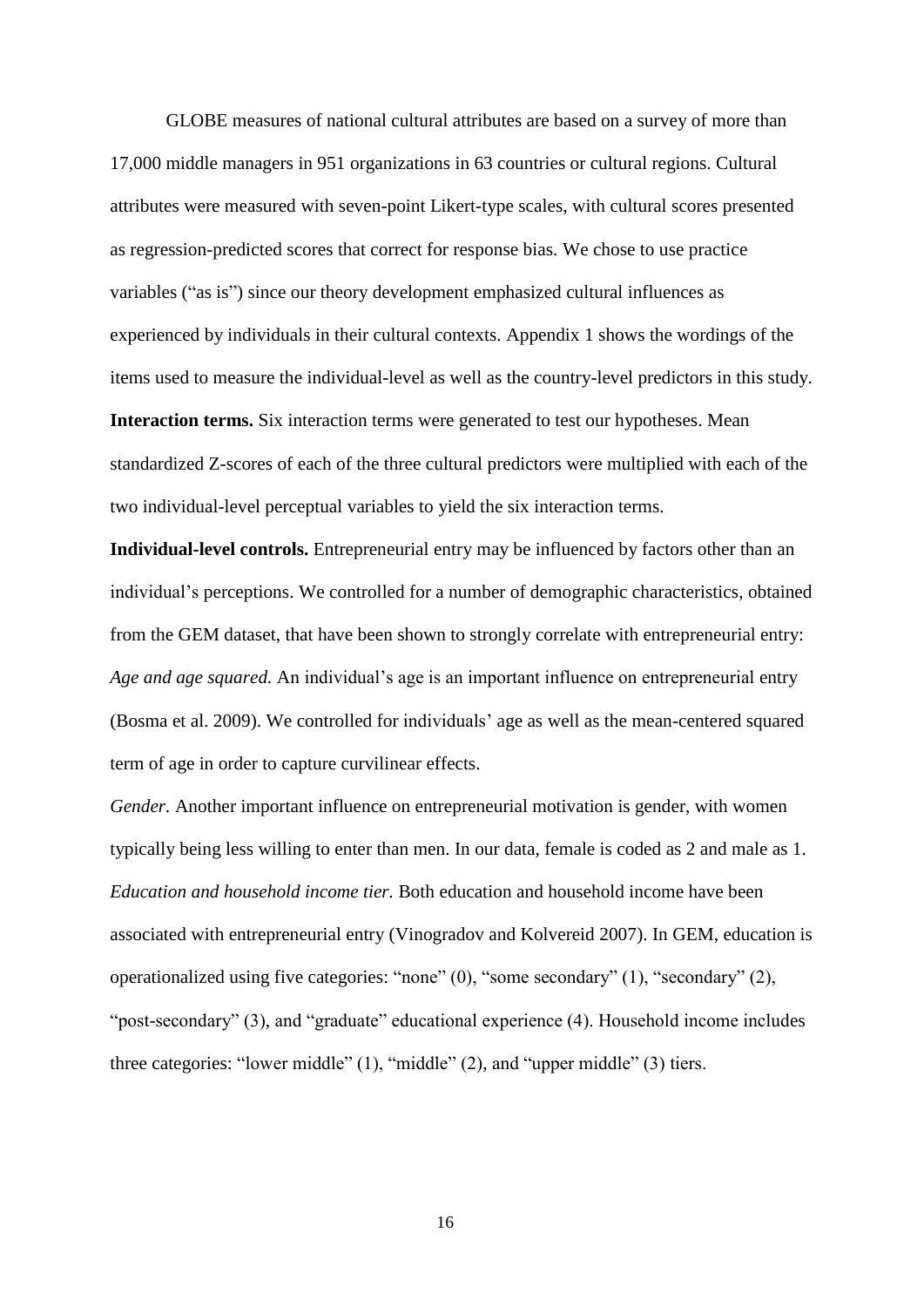**Country-level controls.** We also controlled for two additional measures of cultural orientation<sup>1</sup>—*in-group collectivism* and *assertiveness.* These two indicators were also obtained from the GLOBE survey. The GEM research suggests that a country's level of economic development influences the nature and distribution of entrepreneurial activity (Pinillos and Reyes, 2001). We control for *GDP per capita* and *population size* (in millions) for each country from 2001–2008.

The three cultural predictors and control variables were z-standardized because they were collected from separate sources, so raw scores for each of them would have different interpretations. Standardizing them also yielded a reference point based upon which relative effects could be interpreted.

# *3.3. Research Design and Analysis*

-

Since culture is a collective construct theorizing about societal structures (Hofstede 1991), studies using individual-level perceptions of culture may suffer from the ecological fallacy by assuming that collective-level attributes are directly reflected in individual behaviors (Peterson et al. 2012). Conversely, studies of entrepreneurship on the individual or firm levels of analyses often suffer from the individualistic fallacy of ignoring the broader context within which individuals are embedded (Stenholm et al. 2013). Multi-level designs help avoid these fallacies by allowing simultaneous consideration of country-level and individual-level factors. Our dataset constitutes a cross-sectional panel grouped by country, combining observations at the individual and country levels. Such data necessitates multi-level techniques for analysis (Hofmann et al. 2000). Our models are based on random-effect logistic regression for which an

 $<sup>1</sup>$  GLOBE lists nine measures of cultural practices and values. We used three as predictors and two as controls</sup> because (1) 'humane orientation' and 'female egalitarianism' dropped out of equations due to multicollinearity with the seven other dimensions and (2) out of the remaining seven, two dimensions—power distance and future orientation—were never statistically significant in any model, nor in robustness checks. Hence, we dropped them from the models presented. These analyses are available upon request.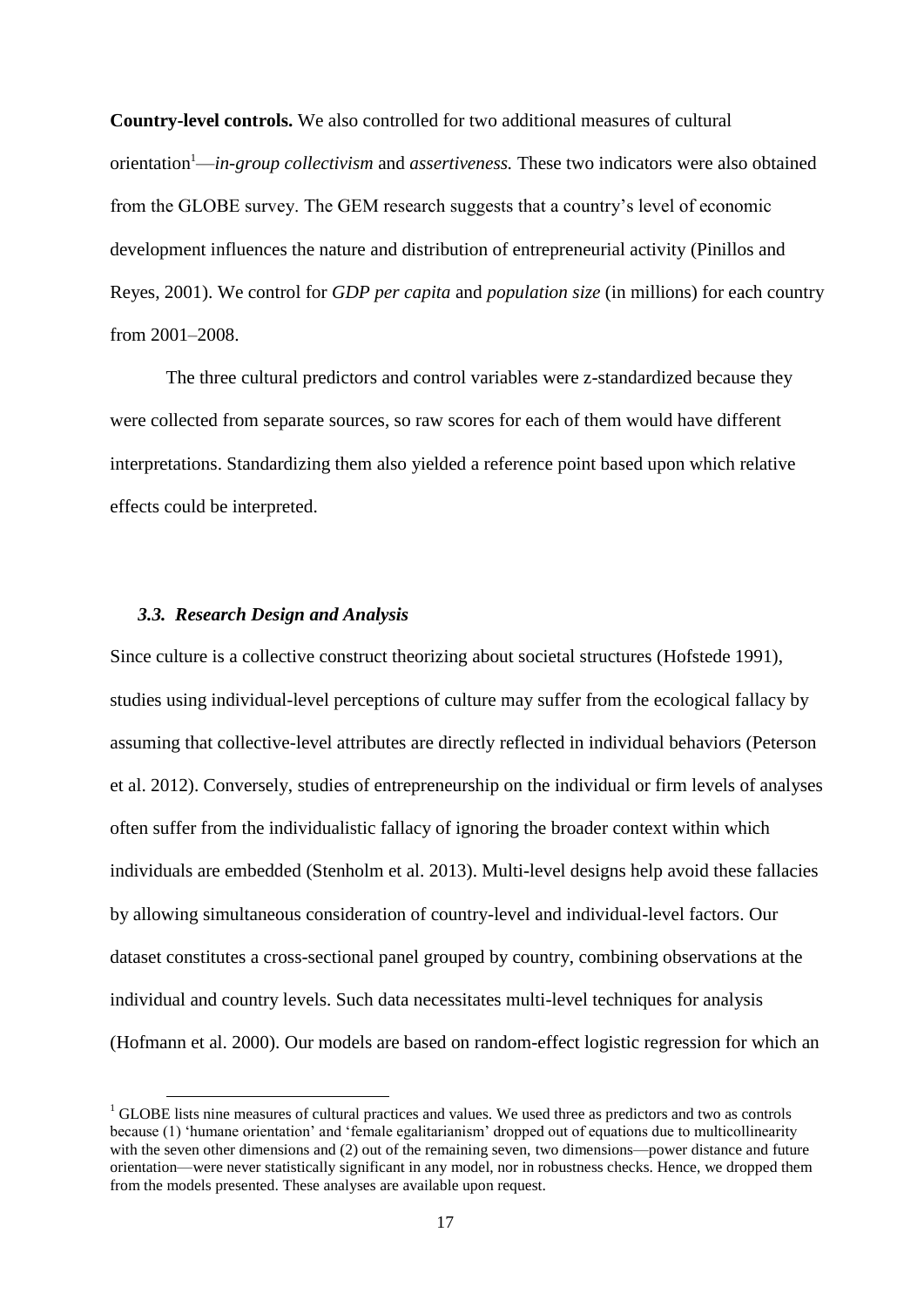individual's probability of entrepreneurial entry is a dichotomous outcome, estimated from individual-level factors (Level 1), country-level factors (Level 2), and cross-level interactions between the two.

Our objective was to examine the (1) the individual-level effects of *entrepreneurial self-efficacy* and *fear of failure* and (2) the interaction effects by which the three cultural predictors moderate the effect of the individual factors on an individual's probability of entering entrepreneurship. We adopted a three-step testing strategy by first estimating the influence of individual-level predictors on entrepreneurial entry (Model 2 of Table 4). We then included both individual- and country-level predictors in Model 3. Finally, we looked into the influence of the cross-level moderation effects between country-level cultural measures and individual-level perceptions towards entrepreneurship (Model 4).

#### **4. Results**

Table 2 provides the descriptive statistics for all the predictors and controls used. Table 3 shows the correlation matrix for the individual-level variables and country-level controls and predictors. To check multicollinearity, in addition to standardizing the cultural variables, we computed the variance inflation factors (VIFs) of all variables (constitutive and interaction variables) in our model. We found low to moderate VIF values between 1.04 and 6.5, which indicates that the models are not tainted by multicollinearity.

----------------------------------------

Insert Tables 2-4 here

----------------------------------------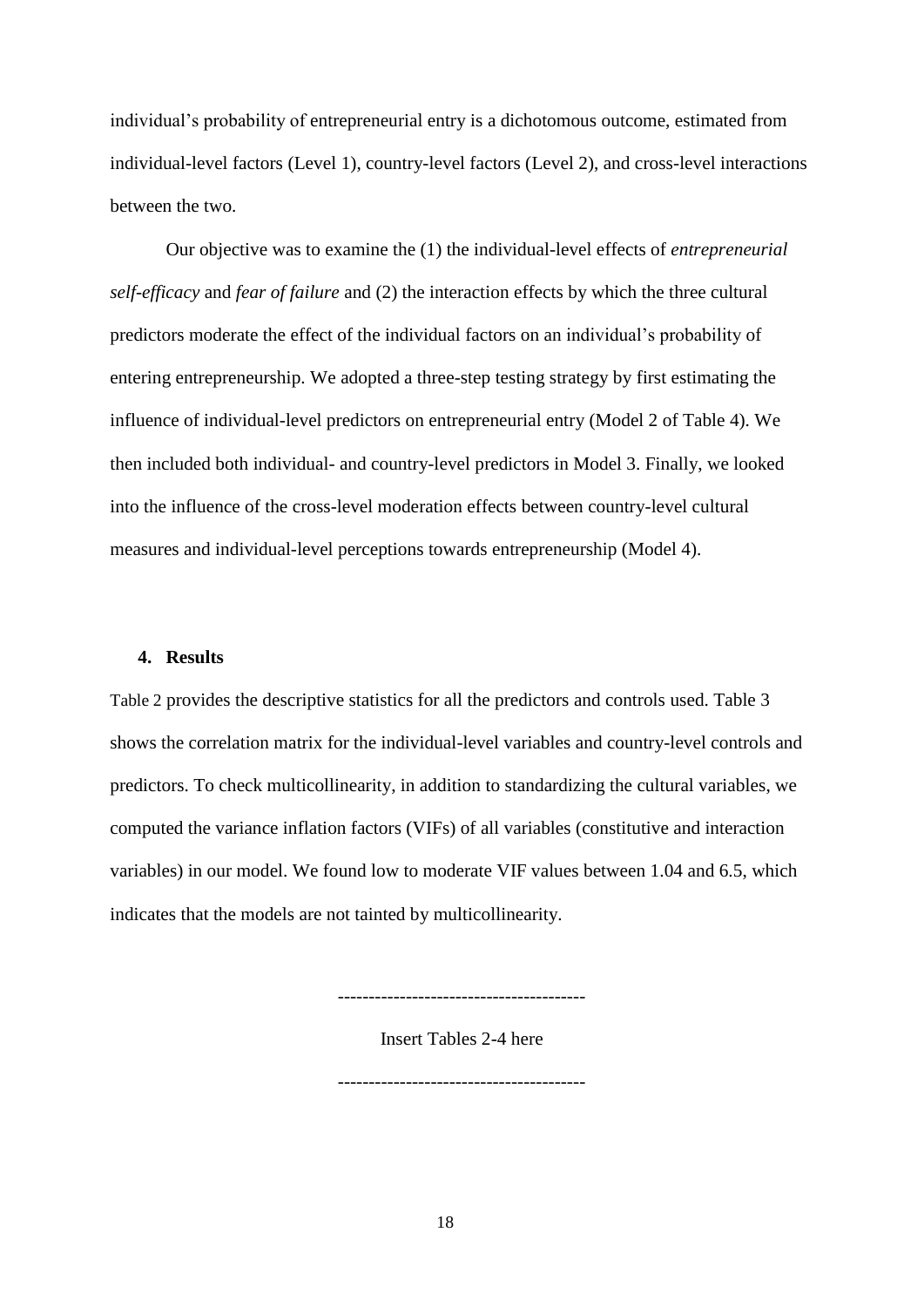Table 4 shows our multi-level model of individuals' probability of entrepreneurial entry. The model is reported with estimates for the fixed individual-level part (estimates of coefficients) and the random culture-level part (variance estimates). Columns 2 and 3 in Table 4 report the odds ratio (OR), where  $OR > 1$  indicates a positive relationship and  $OR < 1$  indicates a negative relationship. Columns 5–9 report the beta-coefficients of the logistic regression.

We note a variance of 15% (also called intraclass correlation [ICC]) in individual-level entrepreneurial entry across the 42 countries included in our study. This is shown in Column 1 of Table 4. This finding suggests that a significant proportion of entrepreneurial entry is explained by country-level factors—namely, culture in our study—thus warranting a multilevel analysis that accommodates contextual factors to explain entrepreneurial entry.

Columns 2 in Table 4 shows the influence of two individual-level predictors—namely, fear of failure and self-efficacy—on the probability of entry into entrepreneurship. The ORs show that individuals' fear of failure suppresses their probability of entering into entrepreneurship by 31% on average  $(1-0.69, p < 0.000)$ . Individuals with high self-efficacy are on average more than five times ( $OR = 5.47$ ,  $p < 0.000$ ) more likely to enter into entrepreneurship than individuals with low self-efficacy. Combined, these findings support the individual-level hypotheses (Hypotheses 1 and 2) in that *individuals' self-efficacy* is positively associated with entrepreneurial entry, while *fear of failure* is negatively associated with entrepreneurial entry.

Column 3 in Table 4 shows the direct effects of cultural practices on entry. Although we did not formally hypothesize about these effects, summarizing them is in order. We found that a one-unit standard deviation change in institutional collectivism decreases the probability of entry by 12%  $(1 - 0.88; p < 0.05)$ . Further, a one-unit standard deviation change in performance orientation increases probability of entry by  $35\%$  ( $p < 0.001$ ). This is different from the country-level study by Stephan and Uhlaner (2010), which motivates the need for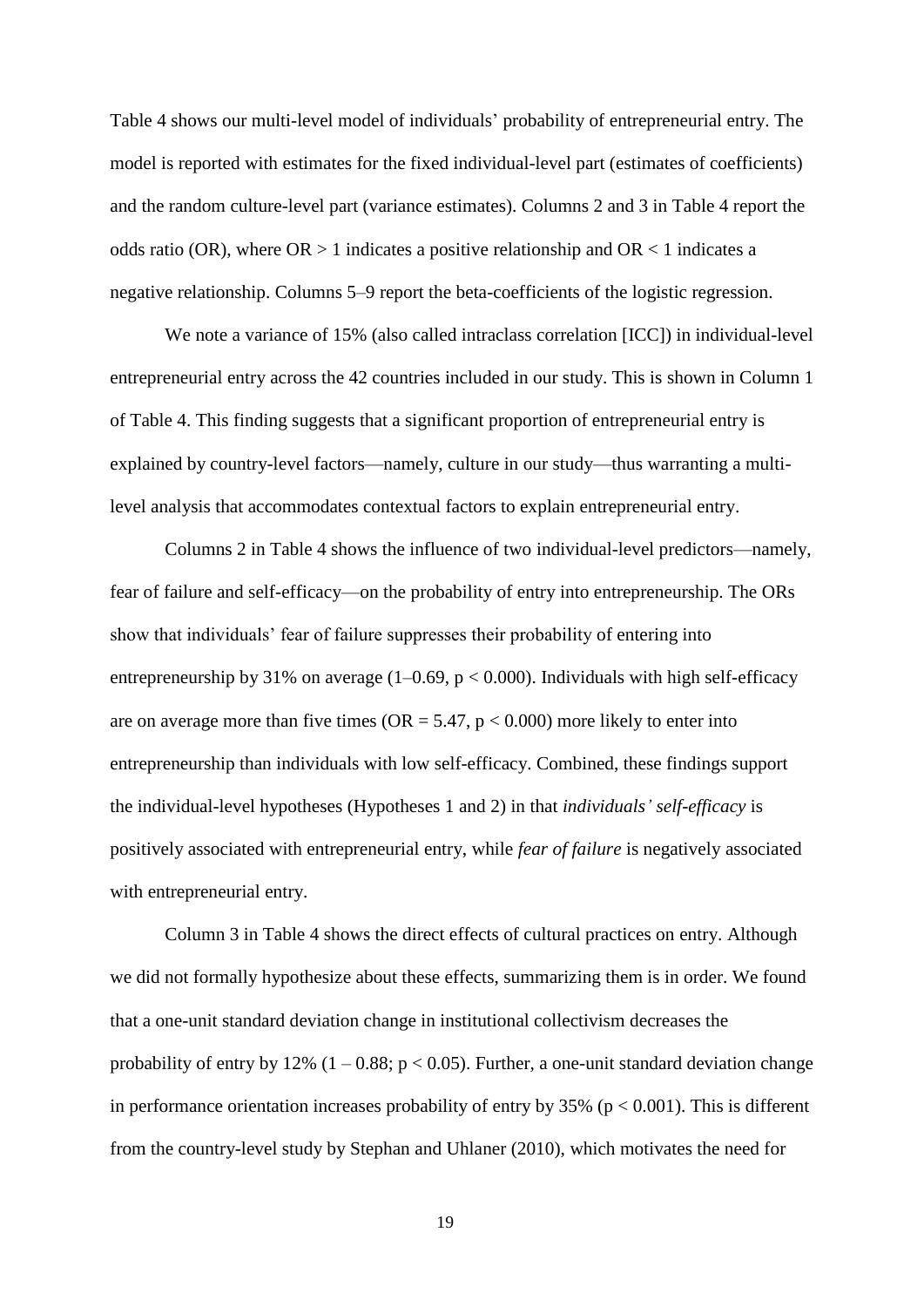studies to compare the differential effects of national culture on individual's action versus aggregate rates of entrepreneurship. We also find a one-unit standard deviation change in uncertainty avoidance to decreases the probability of entry by 16%, although this is only marginally significant ( $p < 0.10$ ).

To investigate Hypotheses 3a–5b, we introduced cross-level moderation effects between national culture and self-efficacy as well as between national culture and fear of failure in Column 4–9 of Table 4. The moderators were introduced sequentially to avoid multicollinearity. The estimates in Columns 4–9 reported as beta-coefficients of the logistic regression as opposed to the ORs reported in Columns 2 and 3 of Table 4 reveal statistical significances for five out of the six interaction terms (Hypothesis 5b not supported). Since cross-level interaction terms are estimated with individuals' entry as the outcome variable, the coefficients themselves are individual-level disaggregates and cannot be used to explain direction and effect size for the dependent variable across countries (Bliese and Britt 2001). We therefore plotted the marginal effects of the five significant interaction terms holding all other variables constant at their means. This allows us to gauge the *economic significance* of the results instead of merely statistical significance. It also allows us to ascertain the directionality of cross-level effects, which cannot be inferred from the coefficients.

----------------------------------------

Insert Figures 2-6 here

----------------------------------------

All figures show the computed interaction between "high," "medium," and "low" levels of cultural practices (at one standard deviation above the mean, at the mean, and one standard deviation below the mean, respectively) and the perceptual variables for fear of failure and self-efficacy. Figure 2 plots the interaction between high, medium, and low levels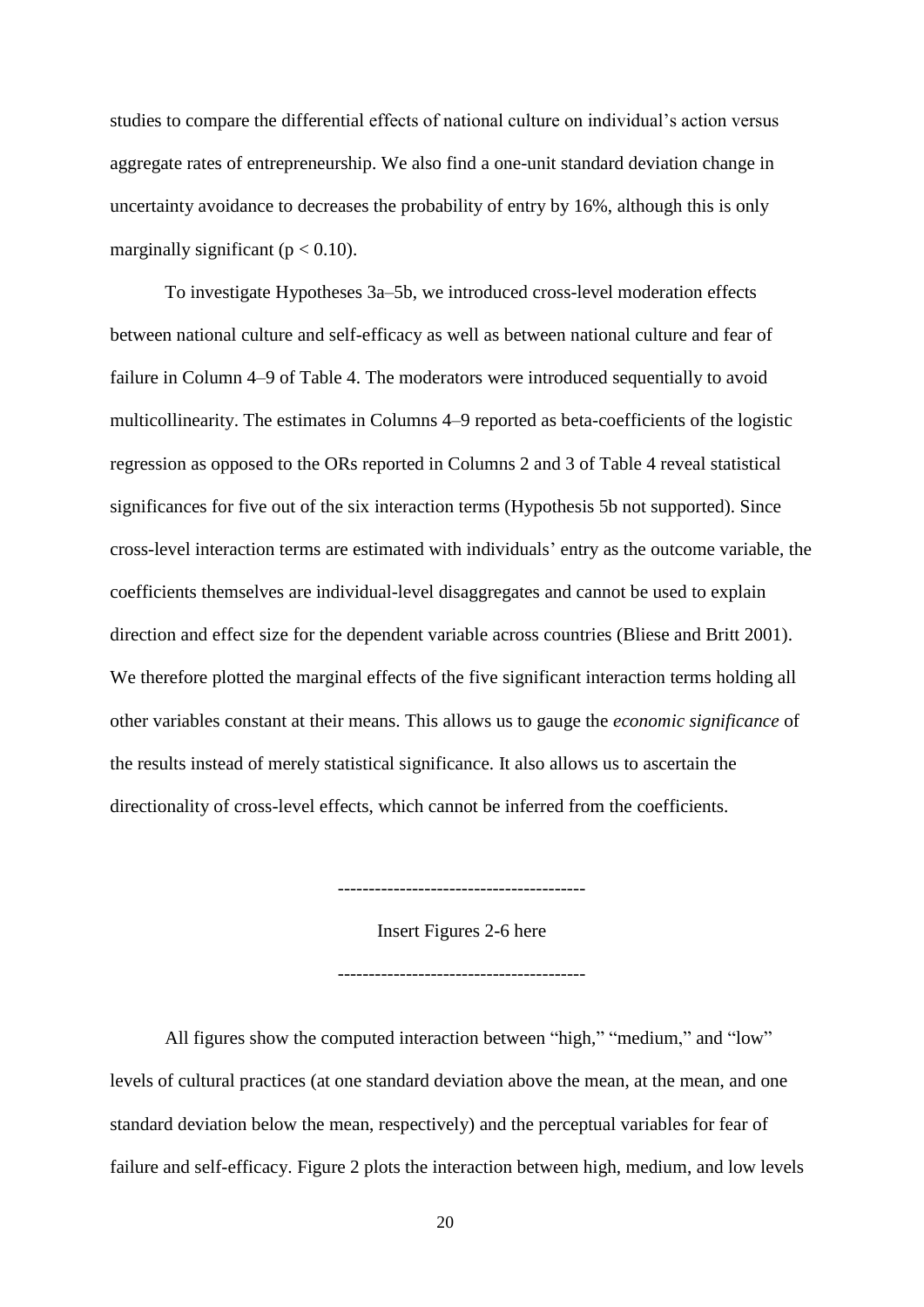of institutional collectivism and entrepreneurial self-efficacy, which is observed in Table 4 as significant at  $p < 0.01$ . By comparing the end points of the lines (i.e., at low or high levels of self-efficacy), we see that the positive effect of an individual's self-efficacy on entrepreneurial entry is more pronounced in societies with low institutional collectivism. The difference between high and low self-efficacy amounts to an 8% increase in the likelihood of entrepreneurial entry in countries where institutional collectivism is low but a 12% increase in countries where institutional collectivism is high. This affirms Hypothesis 3 and shows that the estimated effects are both statistically significant and meaningfully large.

Figure 3 plots the interaction between high, medium, and low levels of institutional collectivism and fear of failure, which is moderately significant in Table 4 at  $p < 0.06$ . Comparing the end points of the lines (i.e., at low or high levels of fear of failure), we see that the negative effect of an individual's fear of failure on entrepreneurial entry is more pronounced in societies with low institutional collectivism, however, the influence is not very large in effect size. The difference between high and low fear of failure amounts to a 2% increase in the likelihood of entry in countries where institutional collectivism is low but only a 1% increase in countries with high institutional collectivism. This affirms Hypothesis 3b.

Figure 4 plots the interaction between high, medium, and low levels of uncertainty avoidance and self-efficacy, which is observed in Table 4 as significant at  $p < 0.001$ . By comparing the end points of the lines, we see that the positive effect of an individual's selfefficacy on entrepreneurial entry is actually marginally more pronounced in societies with *high* uncertainty avoidance. The difference between high and low self-efficacy amounts to a 11% increase in the likelihood of entrepreneurial entry in countries where uncertainty avoidance is low and a 9% increase in countries where uncertainty avoidance is high, thus rejecting Hypothesis 4a.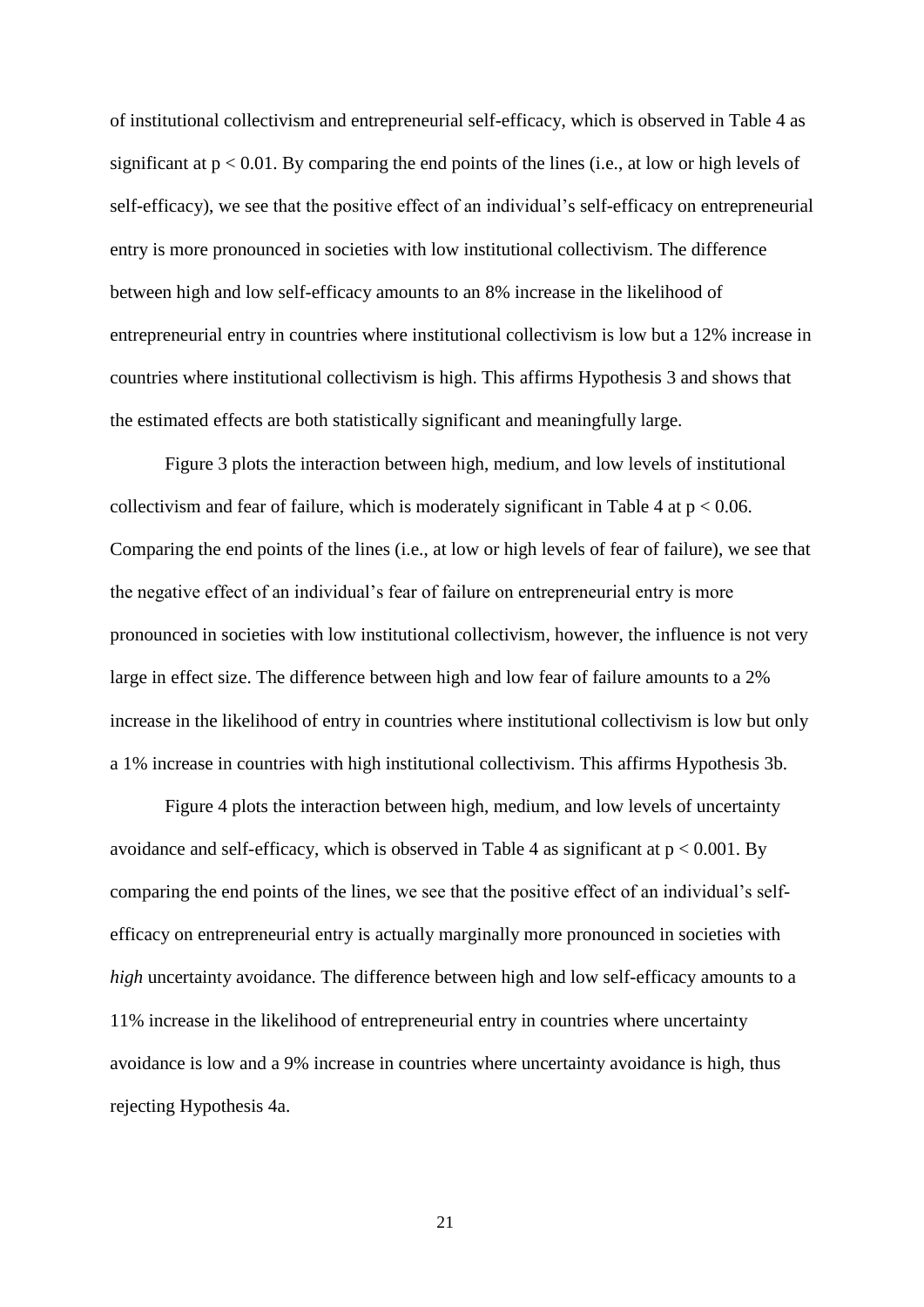Figure 5 plots the interaction between uncertainty avoidance and fear of failure, observed in Table 4 as significant at  $p < 0.001$ . By comparing the end points of the lines, we see that the negative effect of an individual's fear of failure on entrepreneurial entry is more pronounced in societies with high uncertainty avoidance, yet while the influence is statistically significant, it is not large in effect size. The difference between high and low fear of failure amounts to a 1% decrease in the likelihood of entrepreneurial entry in countries where uncertainty avoidance is high and a 0.75% decrease in countries where uncertainty avoidance is low, weakly affirming Hypothesis 4b.

Finally, Figure 6 plots the interaction between performance orientation and selfefficacy, observed to be significant at  $p < 0.05$ . Comparing the end points of the lines, we see that the negative effect of an individual's fear of failure on entrepreneurial entry is more pronounced in societies with high performance orientation. The difference between high and low self-efficacy amounts to a 13% decrease in the likelihood of entrepreneurial entry in countries where performance orientation is high and a 7% decrease in countries where performance orientation is low. This affirms Hypothesis 5c in that performance orientation positively moderates how individuals' self-effiacy impacts entrepreneurial entry.

## **5. Discussion**

This study is among the first to pinpoint some of the crucial mechanisms by which national cultural attributes and individual-level factors jointly shape entrepreneurial behaviors (Peterson et al. 2012). We observed several contingencies in how national culture moderates the effect of commonly investigated individual-level attributes through cross-level moderation effects. First and foremost, we found that the cultural traits of institutional collectivism and uncertainty avoidance in a country moderate both how individuals' fear of failure and their self-efficacy impact the likelihood of entrepreneurial entry, albeit uncertainty avoidance has a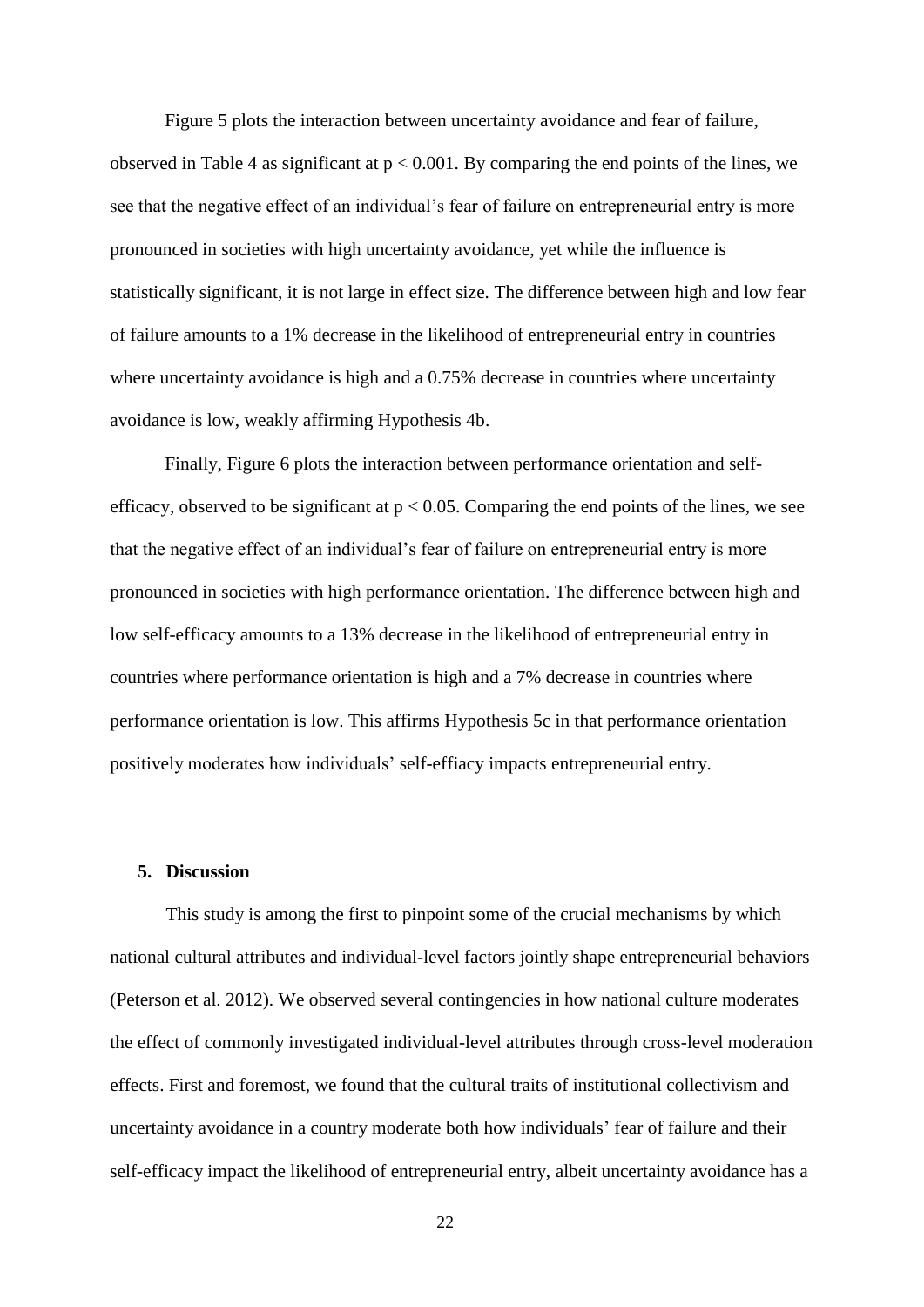relatively much smaller influence on how individuals' fear of failure impacts their likelihood of entrepreneurial entry. We also found that the level of performance orientation slightly moderates how individuals' fear of failure impacts their likelihood of entrepreneurial entry.

These cross-level moderations shows how individual's context have a direct influence on entrepreneurial entry, but also how the context moderates the effect of individual-level attributes on entrepreneurial entry. Individuals exhibiting similar perceptions may behave differently depending on the cultural context in which they are embedded. Further, changes in the cultural context may induce a change in how individuals with certain attributes behave.

Our results indicate that cultural landscapes favoring institutional collectivism do not exacerbate the negative effects of individuals' fear of failure on entry. This challenges the view that always associates entrepreneurship with individualism (Mueller and Thomas 2000) and which is consistent with findings by Morris et al. (1993) using survey data, as well as the findings by De Clercq et al. (2010) and Pinillos and Reyes (2001) using country-level aggregates of GEM data. Pinillos and Reyes (2001) further show that the effects of individualism in a country on entrepreneurship may be dependent on the country's level of economic development. While we control for economic development, our study does not attend to country-level moderation effects since our theoretical model is concerned with country-level influences on *how individual's motivation and perceptions shape entrepreneurial behaviors*, not country-level influences on *aggregate rates of entrepreneurship*. A general theoretical explanation that may explain the unearthed relationship between institutionalized collectivism and entrepreneurship may be found in the distinction between variance-generating and resource-mobilizing aspects of entrepreneurship (Thessen 1997). Entrepreneurs need both a societal setting that allows for deviance and playfulness (Hjorth 2004) as well as a social fabric that facilities resource mobilization (Sørensen and Sorenson 2003).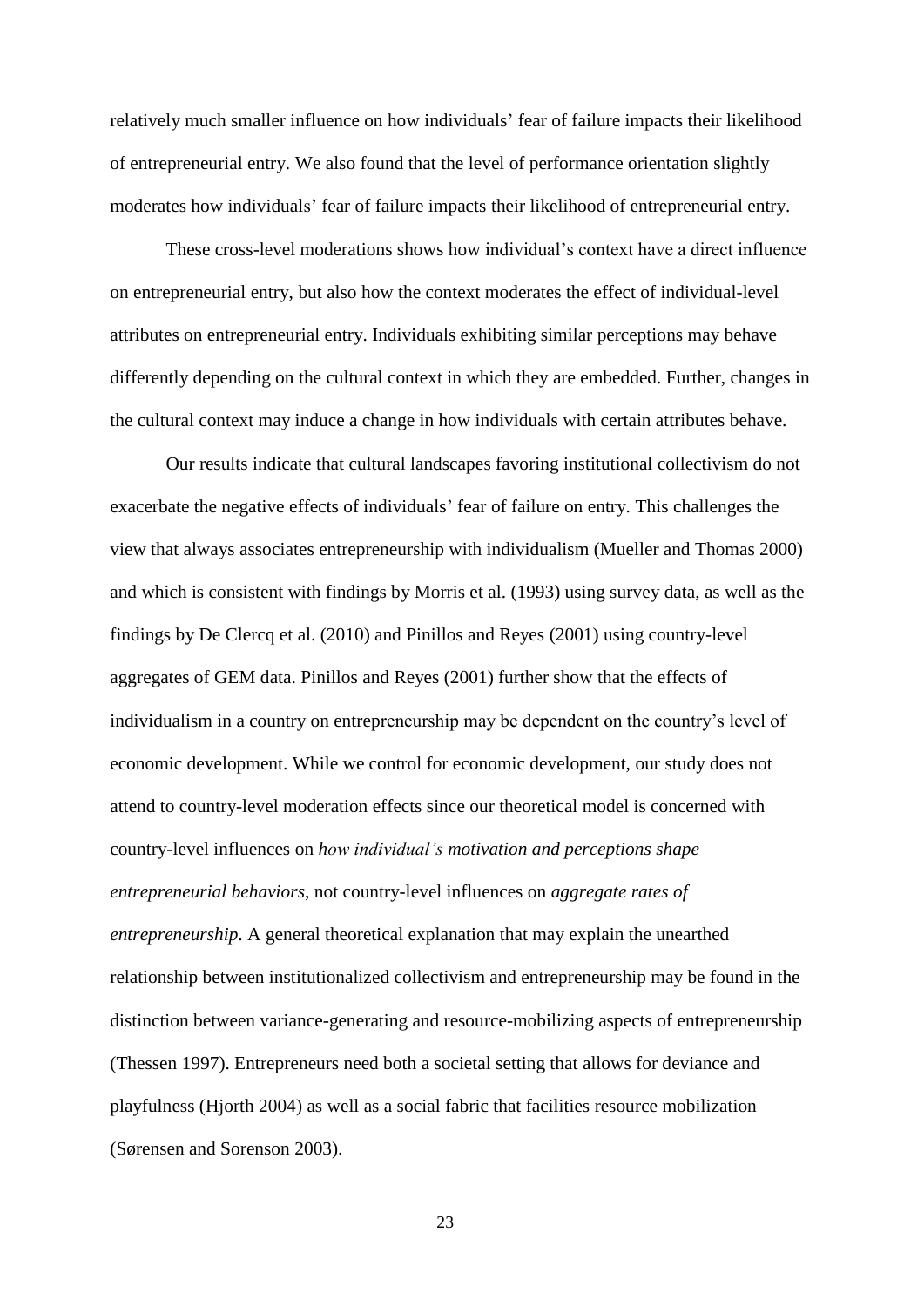We theorized that in cultural landscapes that favor institutional collectivism, the positive effects of an individual's self-efficacy on entry would be enhanced because the individual's belief in his or her ability to succeed would mitigate the potentially negative influence of collectivistic structures and attitudes. We found support for such an effect, which was among the strongest in our study. Our study also surprisingly showed that if a country's culture is predominantly inclined toward uncertainty avoidance, there is actually an even stronger positive association between self-efficacy and entrepreneurial entry. These two crosslevel moderations highlight the fact that belief in one's ability to succeed may partly isolate individuals from the negative influences of cultural norms for entrepreneurial entry. We theorized and found weak support for a moderation effect of uncertainty avoidance on fear of failure, but societal uncertainty avoidance did not negatively moderate the effect of individual's self-efficacy, on the contrary. This is interesting because it shows that individuals with high entrepreneurial self-efficacy may help to partly insulate individuals against societal uncertainty avoidance.

Finally, we theorized on the effect of performance orientation in terms of how selfefficacy and fear of failure impact entry. We found no evidence that the effect of individual's fear of failure for entrepreneurial entry was more or less pronounced in countries with cultures that exhibit a strong performance orientation. However, we did find national performance orientation to positively moderate the effect of an individual's self-efficacy. This finding may be explained by the fact that while several cultural settings are known to put a high emphasis on results, continuous improvement, and a strong work ethic (Weber 1905), many of them exhibit low rates of entrepreneurship since the economic framework (Henrekson and Jakobsson 2001).

Our study has several implications for entrepreneurship theory. We respond to calls for increasing the contextualization of research (Welter 2011) by studying the effect of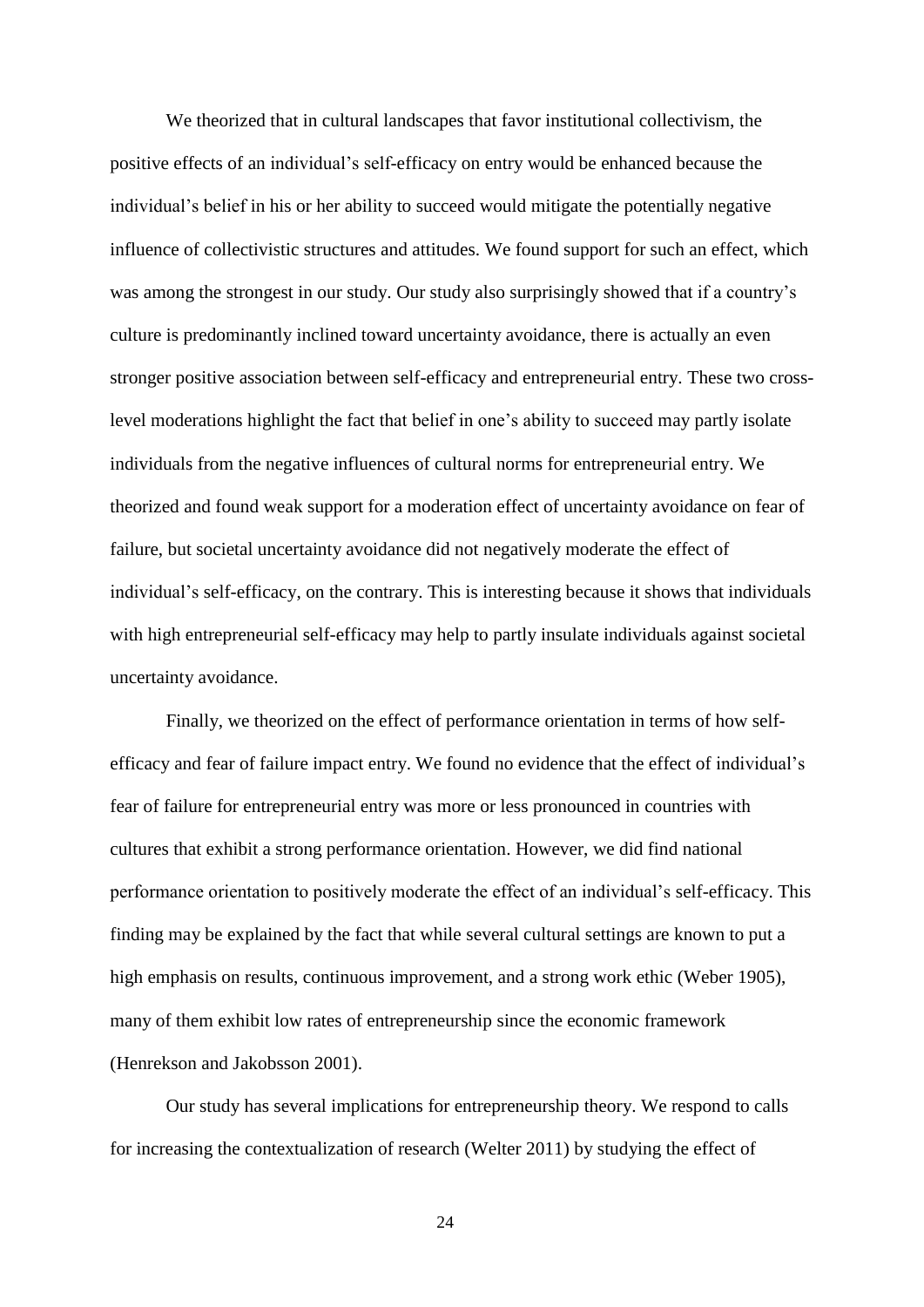national culture on entrepreneurship. Our multi-level perspective on culture not only allows us to *control* for contextual differences but also to *theorize* on how contextual variance affects entrepreneurship (Autio et al. 2013, Zahra and Wright 2011). Theorizing on context is of importance in developing theory since decisions to engage in entrepreneurship involve personal tradeoffs that are influenced by contextual contingencies (Shane and Venkataraman 2000). To understand why some individuals and not others choose to pursue entrepreneurship, we need multi-level theories that consider not only individual-level characteristics but also the context within which those characteristics influence entrepreneurship (Davidsson and Wiklund 2001). This research serves as a reminder that the majority of entrepreneurship research that centers on the United States and Europe, are often devoid of context, and therefore have lower generalizability in other cultural contexts (Aldrich 2009, Kim and Li, 2013, Welter 2011, Zahra and Wright 2011).

We also contribute methodologically by showing the limitations of models focusing only on a single level of analysis (Davidsson and Wiklund 2001) and how these limitations can be overcome. Our paper highlights the potential danger of solely focusing on countries or regions as the unit of analysis when considering the influence of culture on entrepreneurship. Country-level studies often suffer from the individualistic fallacy of aggregating individualor team-level entrepreneurial behaviors to that of the country level (Peterson et al. 2012). This may bias explanations at the country level, easily leading to over-socialized theory. As Hofstede notes (2001:17), countries "are not king size individuals. They are wholes, and their internal logic cannot be understood in the terms used for the personality dynamics of individuals. Eco-logic differs from individual psycho-logic."

Individual-level studies using individuals' *perceptions of culture* to study their entrepreneurial behavior may suffer from the ecological fallacy by assuming that collective attributes can be directly reflected in the behaviors and values of individuals, easily confusing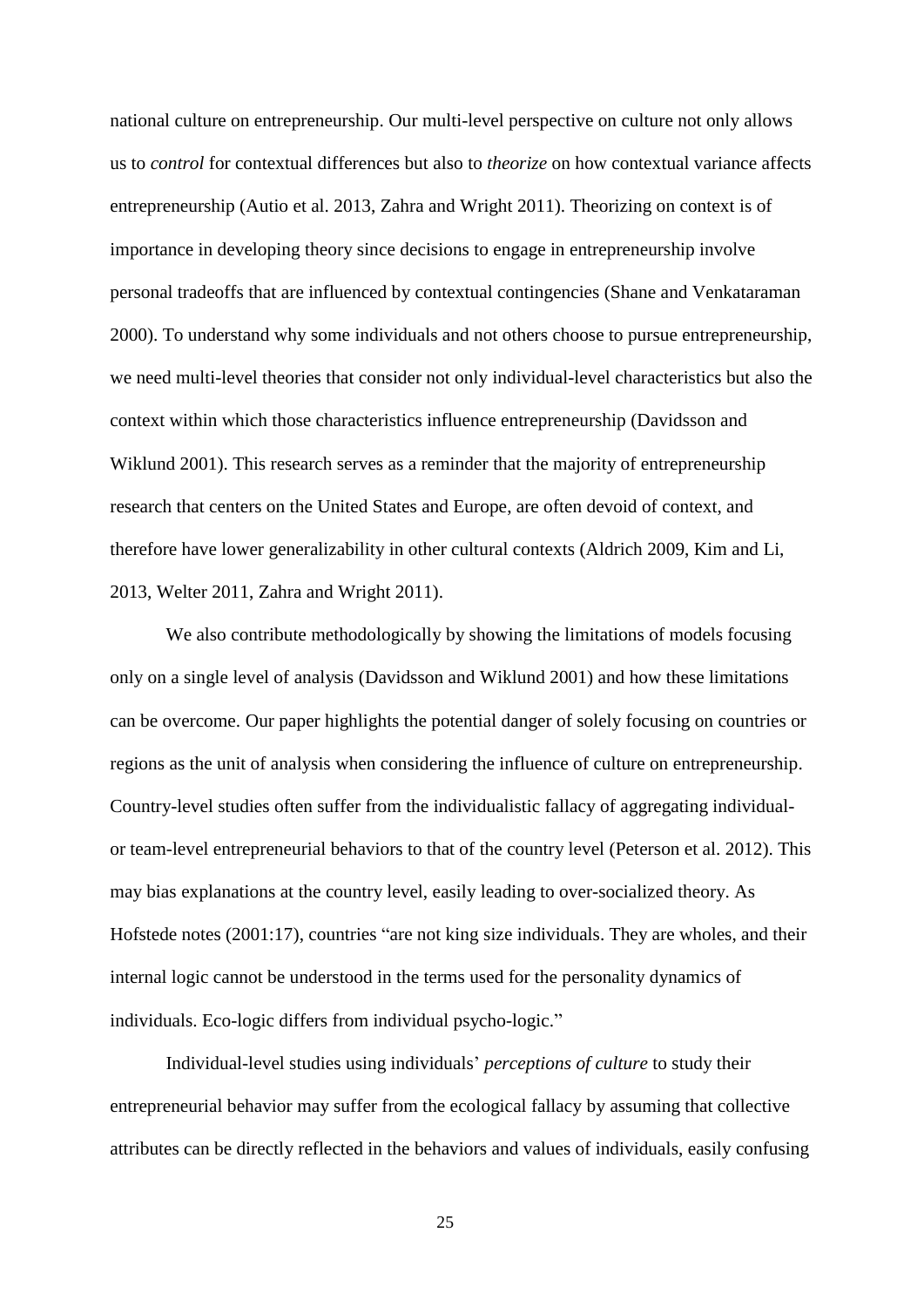individuals' perceptions and motivations with that of the national culture (Hofman et al. 2000). Our analysis shows that while individuals' perceptions and motivations are a significant explanation of entrepreneurial behavior, they are contingent on national cultures in intricate ways. Multi-level models allow researchers to explore more detailed analyses of the mechanisms between culture and entrepreneurship, more truthful to the levels of analysis at which those mechanisms play out (Peterson et al. 2012). The development of multi-level theories offers rich opportunities for entrepreneurship research.

Our findings also carry implications for policy practice that seeks to manipulate context in order to engender desired outcomes. In order to promote entrepreneurship, societies with high institutional collectivism should seek to promote entrepreneurial role models that emphasize entrepreneurship as an attractive norm rather than as a behavior that conflicts with established norms. Societies with low institutional collectivism should promote an image of entrepreneurship as an act celebrating individuals rather than merely their societal contributions. Societies with low institutional collectivism could also seek to build mechanisms that mitigate the risks associated with resource investments in the pursuit of entrepreneurial growth, and similar initiatives could help mitigate the negative effect of cultural uncertainty avoidance. Finally, societies with low performance orientation might benefit from policy measures that highlight entrepreneurship as a lifestyle choice rather than merely as a way to become rich (Hjorth 2004).

Our study also comes with limitations. On the individual level, we considered two perceptions frequently associated with entrepreneurial behaviors: fear of failure and entrepreneurial self-efficacy. Obviously, entrepreneurship is influenced by other attributes such as demographics, experiences, and individuals' social position, which also deserves further scrutiny. Although single-item measures were motivated due to cross-country equivalence (Hult et al. 2008, Runyan et al. 2012), further research is needed to ascertain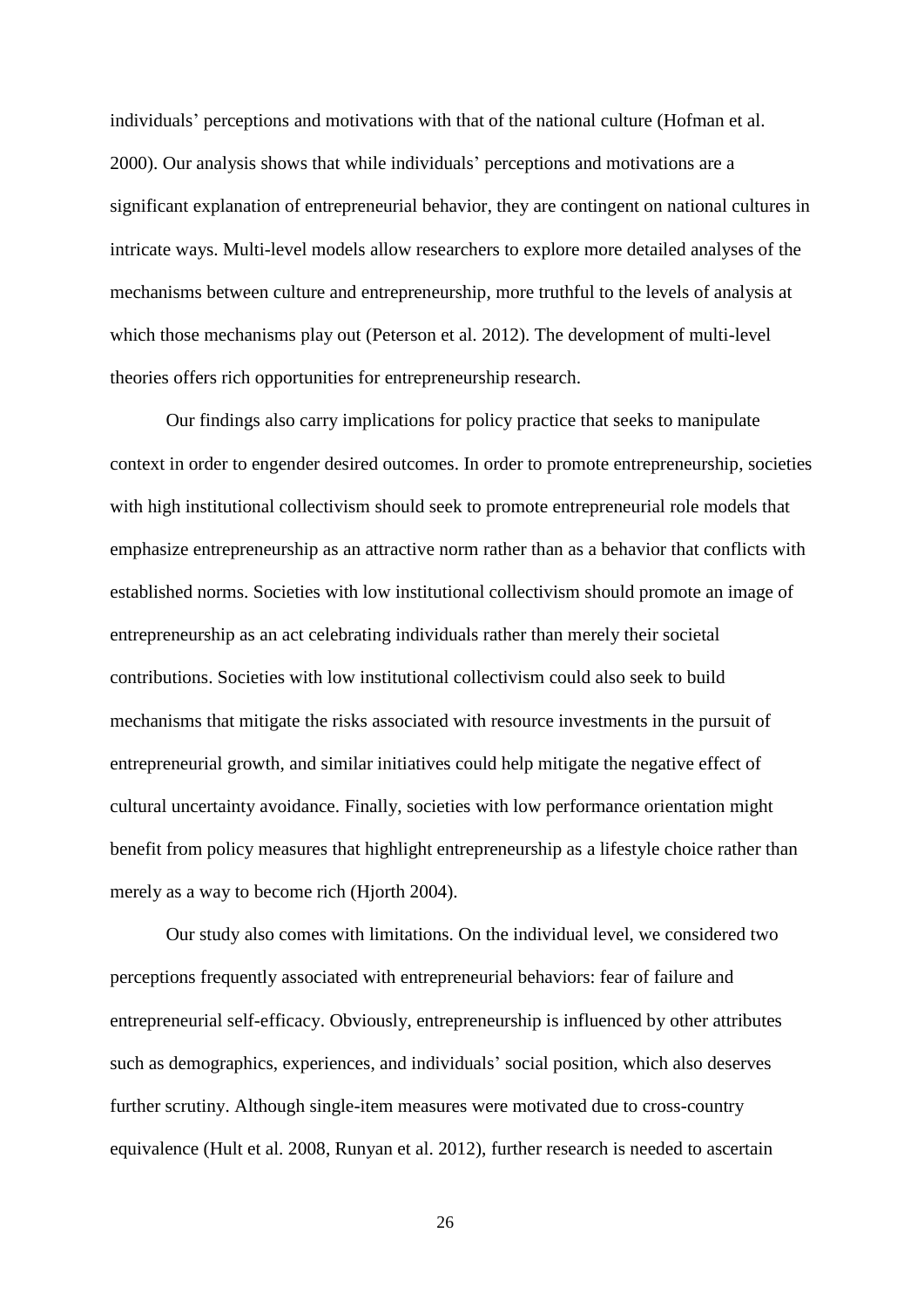perceptions related to entrepreneurship. Given the cross-sectional nature of the GEM data, it might also be possible that the actual act of having started a new venture enhance individuals' entrepreneurial self-efficacy and/or diminish their fear of failure. Further research is needed to ascertain the full causal chain of how these perceptions eventually leads to entrepreneurial action, and consider what other national cultural attributes such as assertiveness or future orientation that may influence entrepreneurship. Finally, our focus on national culture commonly seen as the most salient unit of analysis from which to derive proxies of cultural practices—could be nuanced by studying more fine-grained groupings of culture on the regional or neighborhood level (Klyver and Foley 2012).

#### *5.1. Conclusion*

This study demonstrates important contingencies in how national cultural attributes affect individual-level entrepreneurial behaviors. The application of multi-level analysis techniques may unearth further important nuances in how national culture and individual attributes jointly mold individuals' entrepreneurial behaviors, and we hope future studies heed this call by challenging, developing, and/or refining the theoretical models and empirical findings presented in this paper.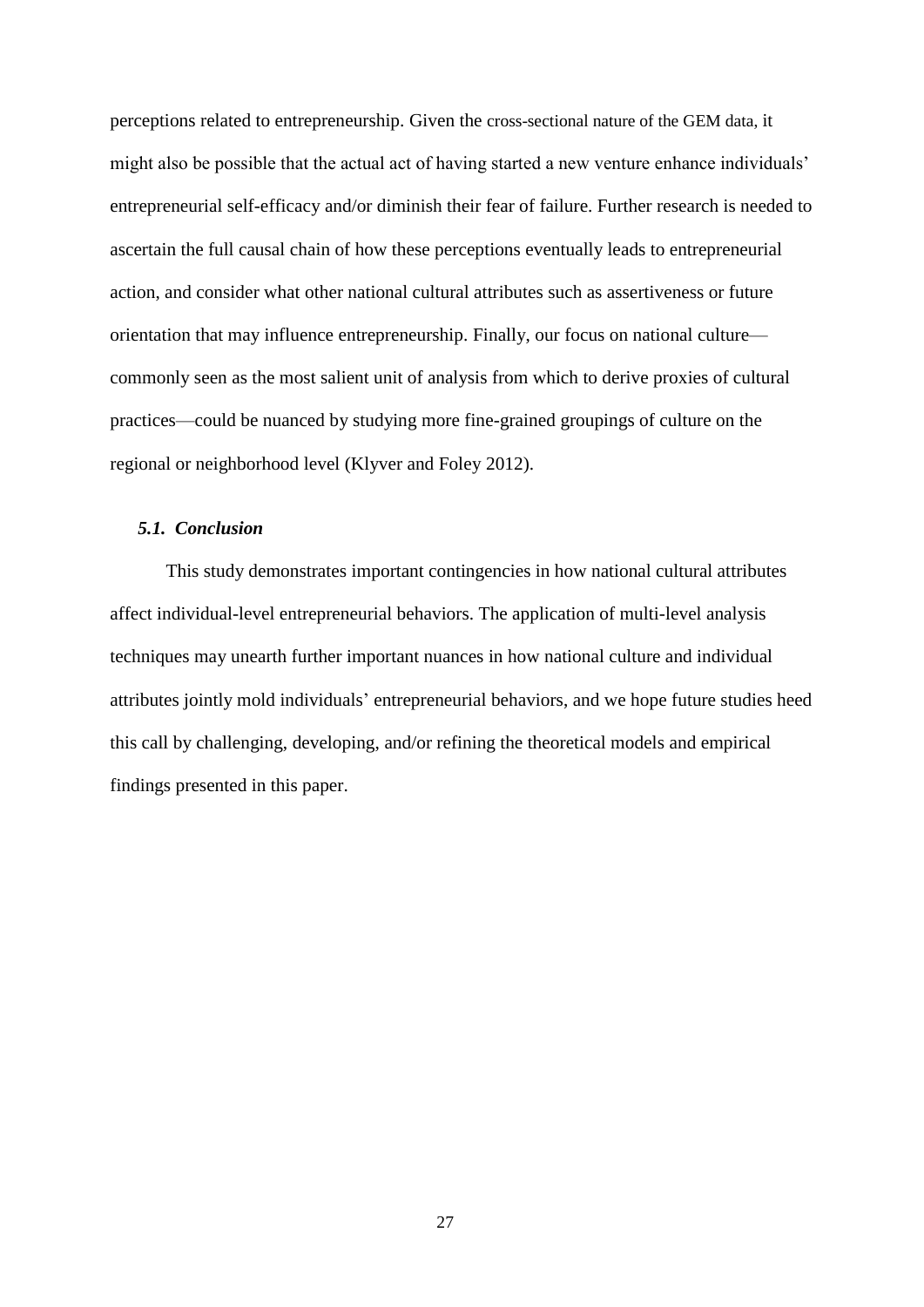# **REFERENCES**

- Aldrich, H. E. 2009. Lost in space, out of time: How and why we should study organizations comparatively. In B. King, T. Felin, and D. Whetten (Eds), Research in the Sociology of Organizations , Vol. 26, 21–44. Bingley: Emerald Group.
- Autio, E., S. Pathak and K. Wennberg. 2013. Consequences of Cultural Practices for Entrepreneurial Behaviors*. Journal of International Business Studies* 44: 334-362.
- Bandura, A. 1977. *Social Learning Theory*. Englewood Cliffs, NJ, Prentice-Hall
- Bliese, P. and T. Britt. 2001. Social support, group consensus and stressor–strain relationships: social context matters. *Journal of Organizational Behavior*, 22: 425-436.
- Bosma, N., Z. Acs, E. Autio, A. Coduras and J. Levie. 2009. Global Entrepreneurship Monitor 2008 Executive Report: 65. London: GERA.
- Bowen, H.P. and D. De Clercq 2008. Institutional Context and the Allocation of Entrepreneurial Effort. *Journal of International Business Studies* 39: 1-21.
- Burnstein, E. 1963. Fear of failure, achievement motivation, and aspiring to prestigeful occupations. *Journal of Abnormal and Social Psychology* 67: 189-193.
- Caraway, K., C. Tucker, W. Reinke and C. Hall. 2003. Self-efficacy, goal orientation, and fear of failure as predictors of school engagement in high school students. *Psychology in the Schools*, 40: 417-427.
- Caliendo, M., F. Fossen and A. Kritikos. 2009. Risk attitudes of nascent entrepreneurs–new evidence from an experimentally validated survey. *Small Business Economics*, 32: 153-167.
- Cassar, G. 2007. Money, money, money? A longitudinal investigation of entrepreneur career reasons, growth preferences and achieved growth. *Entrepreneurship and Regional Development* 19: 89-107.
- Chen, C., P. Greene and A. Crick. 1998. Does entrepreneurial self-efficacy distinguish entrepreneurs from managers? *Journal of Business Venturing*, 13: 295-316.
- Davidsson, P. 1995. Culture, structure and regional levels of entrepreneurship. *Entrepreneurship and Regional Development* 7 1: 41-62.
- Davidsson, P. and J. Wiklund. 2001. Levels of Analysis in Entrepreneurship Research: Current Research Practice and Suggestions for the Future. *Entrepreneurship: Theory and Practice* 25: 81-99.
- De Clercq, D., W. Danis and M. Dakhli, M. 2010. The moderating effect of institutional context on the relationship between associational activity and new business activity in emerging economies. *International Business Review* 19: 85-101.
- Delmar, F., and P. Davidsson. 2000. Where do they come from? Prevalence and characteristics of nascent entrepreneurs. *Entrepreneurship and Regional Development* 12: 1-23.
- Denzau, A. T., and North, D. C. 1994. Shared mental models: ideologies and institutions. *Kyklos*, 47(1): 3-31.
- Eckhardt, J. T. and M. P. Ciuchta 2008. Selected variation: The population-level implications of multistage selection in entrepreneurship. *Strategic Entrepreneurship Journal* 2: 209- 224.
- Fayolle A., O. Basso and V. Bouchard. 2010. Three levels of culture and firms' entrepreneurial orientation: A research agenda. *Entrepreneurship and Regional Development* 22: 707-730.
- Folta, T.B., F. Delmar and K. Wennberg. 2010. Hybrid Entrepreneurship. *Management Science* 56: 253-269.
- Freytag, A. and R. Thurik. 2007. Entrepreneurship and its determinants in a cross-country setting. *Journal of Evolutionary Economics* 17: 117-131.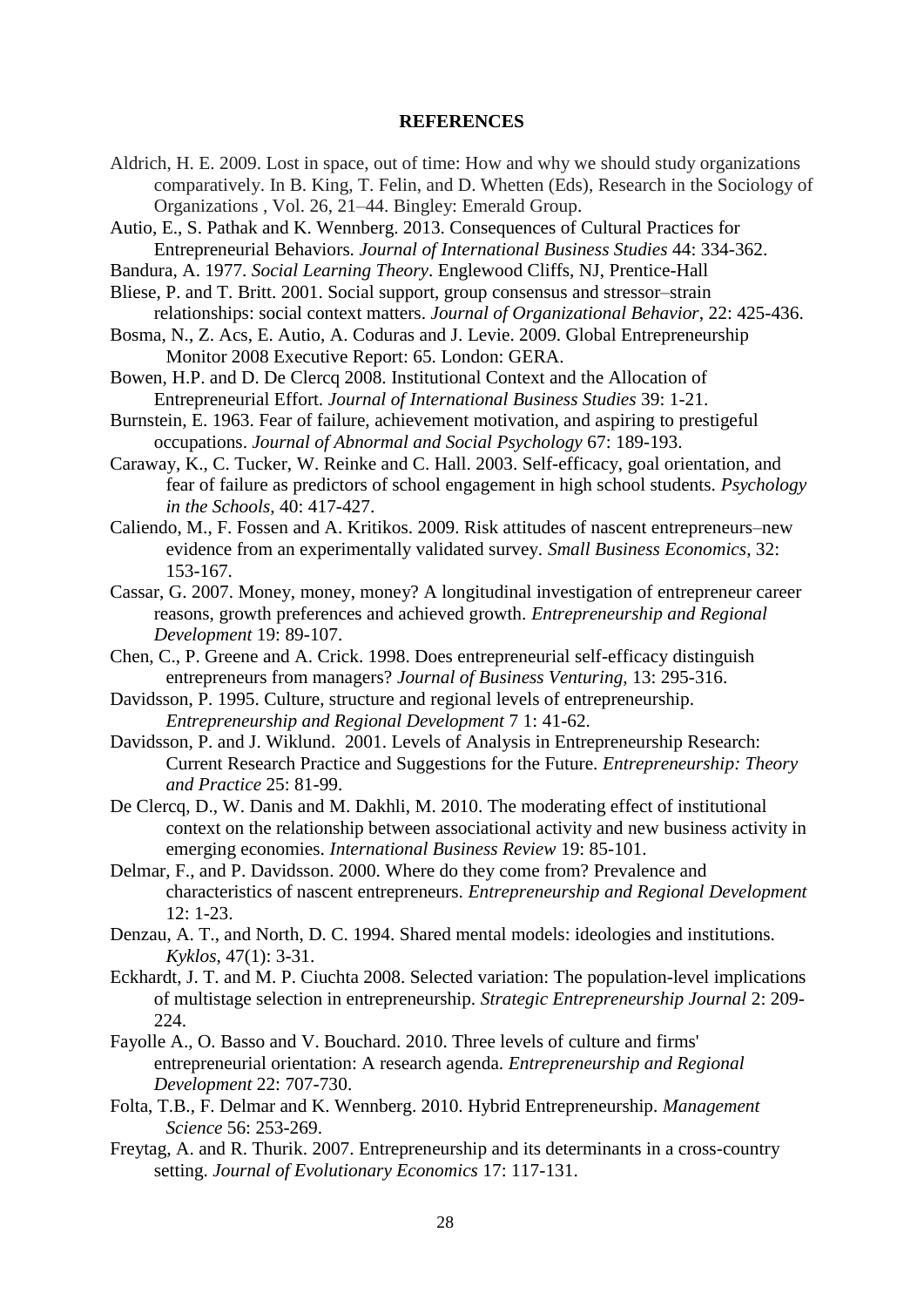- Gelfand, M., D. Bhawuk, L. Nishii and D. Bechtold. 2004. Individualism and collectivism. In R. House, P. Hanges, M. Javidan, P. Dorfman and V. Gupta (Eds.), *Culture, Leadership, and Organizations: The GLOBE Study of 62 Societies*. Thousand Oaks, CA: Sage: 437-512.
- Hamilton, B.H. 2000. Does entrepreneurship pay? An empirical analysis of the returns of selfemployment. *Journal of Political Economy* 108: 604-631.
- Hayton, J., G. George and S. Zahra. 2002. National culture and entrepreneurship: A review of behavioral research. *Entrepreneurship: Theory and Practice* 26: 33.
- Heckhausen, H. 1991. *Motivation and action*. New York: Springer.
- Henrekson, M. and U. Jakobsson. 2001. Where Schumpeter was nearly right the Swedish model and Capitalism, Socialism and Democracy. *Journal of Evolutionary Economics* 11: 331-358.
- Hjorth, D. 2004. Creating space for play/invention--concepts of space and organizational entrepreneurship. *Entrepreneurship and Regional Development* 16: 413-432.
- Hofmann, D., M. Griffi. and M. Gavin. 2000. The application of hierarchical linear modeling to organizational research. *Multilevel Theory, Research, and Methods in Organizations: Foundations, Extensions, and New Directions*. K. J. Klein and S. W. J. Kozlowski. San Francisco, Jossey-Bass: 467-511.
- Hofstede, G. 1980. *Culture's consequences: International differences in work-related values*. Beverly Hills, CA, Sage Publishers.
- Hofstede, G. 1991. *Cultures and organizations: Software of the mind*. Newbury, UK, McGraw-Hill.
- House, R., P. Hanges, M. Javidan, P. Dorfman and V. Gupta. 2004. *Culture, Leadership, and Organizations: The GLOBE Study of 62 Societies*. London: Sage.
- Hult, G., D. Ketchen, D. Griffith, C. Finnegan, T. Gonzalez-Padron, N. Harmancioglu, Y. Huang, M. Talay and S. Cavusgil. 2008. Data equivalence in cross-cultural international business research: assessment and guidelines. *Journal of International Business Studies* 39: 1027-1044.
- Jack, S.L. and A.R. Anderson 2002. The effects of embeddedness on the entrepreneurial process. *Journal of Business Venturing* 17: 467-487.
- Javidan, M. 2004. Performance orientation. In R. House, P. Hanges, M. Javidan, P. Dorfman and V. Gupta (Eds.). *Culture, Leadership, and Organizations: The GLOBE Study of 62 Societies*. London, Sage: 235-281.
- Javidan, M., R. House, P. Dorfman, P. Hanges and M. De Luque. 2006. Conceptualizing and measuring cultures and their consequences: a comparative review of GLOBE's and Hofstede's approaches. *Journal of international business studies* 37: 897-914.
- Kim, P. and M. Li. 2013. Seeking Assurances When Taking Action: Legal Systems, Social Trust, and Starting Businesses in Emerging Economies. *Organization Studies* forhcoming.
- Klyver, K., and D. Foley. 2012. Networking and culture in entrepreneurship. *Entrepreneurship and Regional Development* 24: 561-588.
- Konig, C., H. Steinmetz, M. Frese, A. Rauch and Z. Wang. 2007. Scenario-based scales measuring cultural orientations of business owners. *Journal of Evolutionary Economics* 17: 211-239.
- Krueger, N.F. and A.L. Carsrud. 1993. Entrepreneurial intentions: applying the theory of planned behavior. *Entrepreneurship and Regional Development* 5: 315-330.
- Krueger, N.F., M. D. Reilly and A.L. Carsrud. 2000. Competing models of entrepreneurial intentions. *Journal of Business Venturing* 15: 411-432.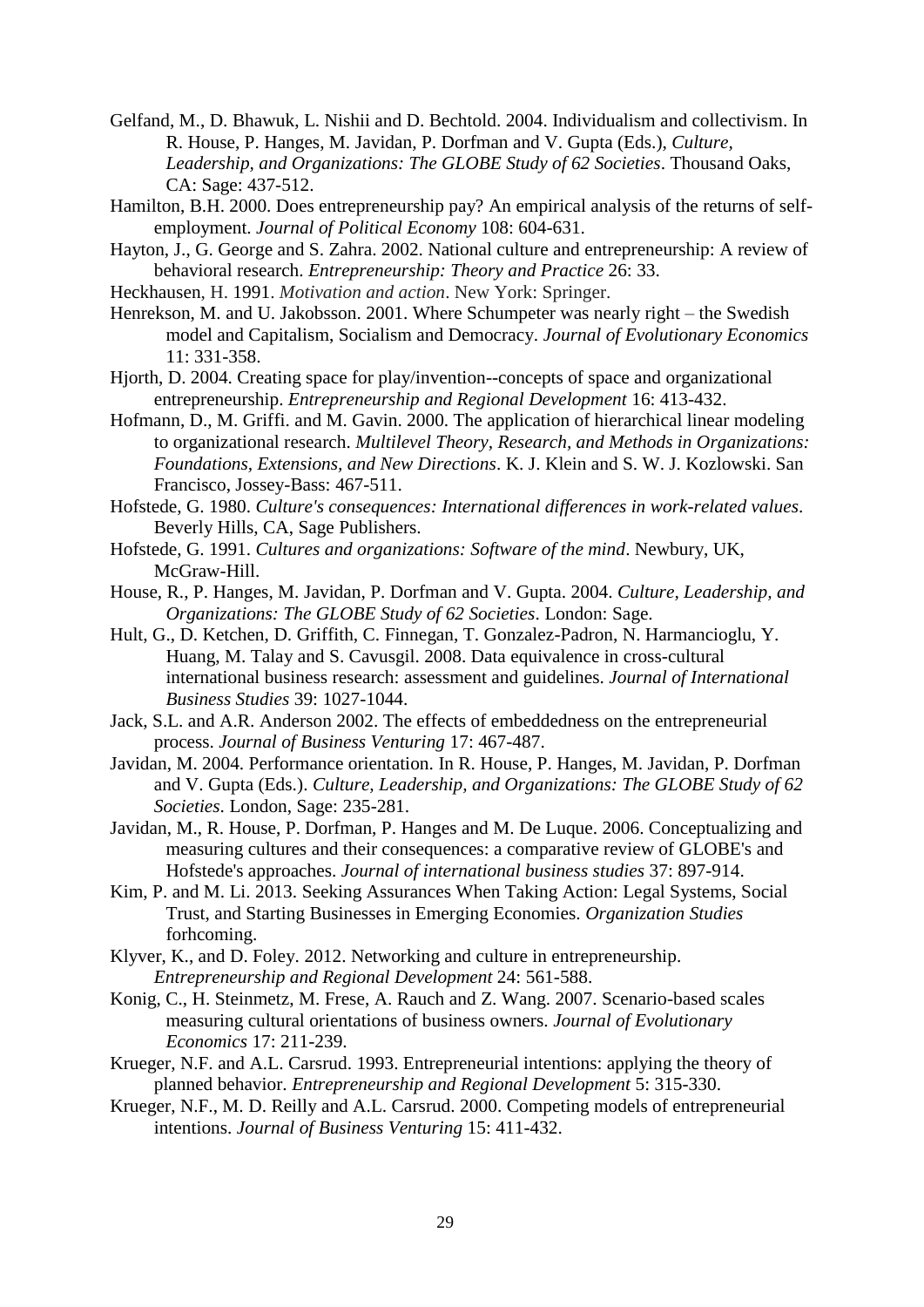- Liñán, F. and Y.W. Chen. 2009. Development and cross-cultural application of a specific instrument to measure entrepreneurial intentions. *Entrepreneurship Theory and Practice* 33: 593-617.
- Morris, M. H., R.A. Avila J. and Alien. 1993. Individualism and the modern corporation: Implications for innovation and entrepreneurship. *Journal of Management* 19: 595- 612.
- Mueller, S.N. and A.S. Thomas. 2000. Culture and entrepreneurial potential: A nine country study of locus of control and innovativeness. *Journal of Business Venturing* 16: 51-75.
- Peterson, M.F., J.-L. Arregle and M. Xavier. 2012. Multilevel models in international business research. *Journal of International Business Studies* 43: 451-457.
- Pinillos, M. J. and L. Reyes. 2001. Relationship between individualist–collectivist culture and entrepreneurial activity: evidence from Global Entrepreneurship Monitor data. *Small Business Economics* 37: 23–37.
- Reynolds, P., N. Bosma and E. Autio. 2005. Global Entrepreneurship Monitor: Data Collection Design and Implementation 1998–2003. *Small Business Economics* 24: 205-231.
- Runyan, R., B. Ge, B. Dong and J. Swinney. 2012. Entrepreneurial Orientation in Cross‐Cultural Research: Assessing Measurement Invariance in the Construct. *Entrepreneurship Theory and Practice* 36: 819-836.
- Shane, S. 1993. Cultural influences on national rates of innovation. *Journal of Business Venturing* 8: 59-73.
- Shane, S., L. Kolvereid and P. Westhead. 1991. An Exploratory Examination of the Reasons Leading to New Firm Formation Across Country and Gender. *Journal of Business Venturing* 6: 431-446.
- Shane, S. and S. Venkataraman 2000. The promise of entrepreneurship as a field of research. *Academy of Management Review* 25: 217-266.
- Shapero, A., and L. Sokol. 1982. The social dimensions of entrepreneurship. In C. A. Kent, D. L. Sexton, and K. H. Vesper (Eds.), *Encylopedia of Entrepreneurship*. Engelwoods Cliffs, NJ: Prentice-Hall: 72-90.
- Smith, P. B. and M. H. Bond 1993. *Social psychology across cultures: Analysis and perspectives*. Hemel Hempstead, UK, Harvester/Wheatsheaf.
- Sørensen, J.B., and O. Sorenson. 2003. From Conception to Birth: Opportunity perception and resource mobilization in entrepreneurship. *Advances in Strategic Management* 20: 89 - 117.
- Steensma, H.K., L. Marino and P. Weaver. 2000. The influence of national culture on the formation of technology alliances by entrepreneurial firms. *Academy of Management Journal* 43: 951-973.
- Stenholm, P., Z. Acs and R. Wuebker. 2013. Exploring country-level institutional arrangements on the rate and type of entrepreneurial activity. *Journal of Business Venturing* 28: 176-193.
- Stephan, U., and L. Uhlaner. 2010. Performance-based vs socially supportive culture: A cross-national study of descriptive norms and entrepreneurship. Journal of International Business Studies 41: 1347–1364
- Sully de Luque, M. and M. Javidan 2004. Uncertainty avoidance. *Culture, leadership, and organizations*. R. J. House, P. J. Hanges, M. Javidan, P. W. Dorfman and V. Gupta. Thousand Oaks, CA, Sage: 602-653.
- Thessen, J.H. 1997. Individualism, collectivism, and entrepreneurship: A framework for international comparative research. *Journal of Business Venturing* 12: 367-384.
- Thornton, P. 1999. The Sociology of Entrepreneurship. *Annual Review of Sociology* 25: 19- 46.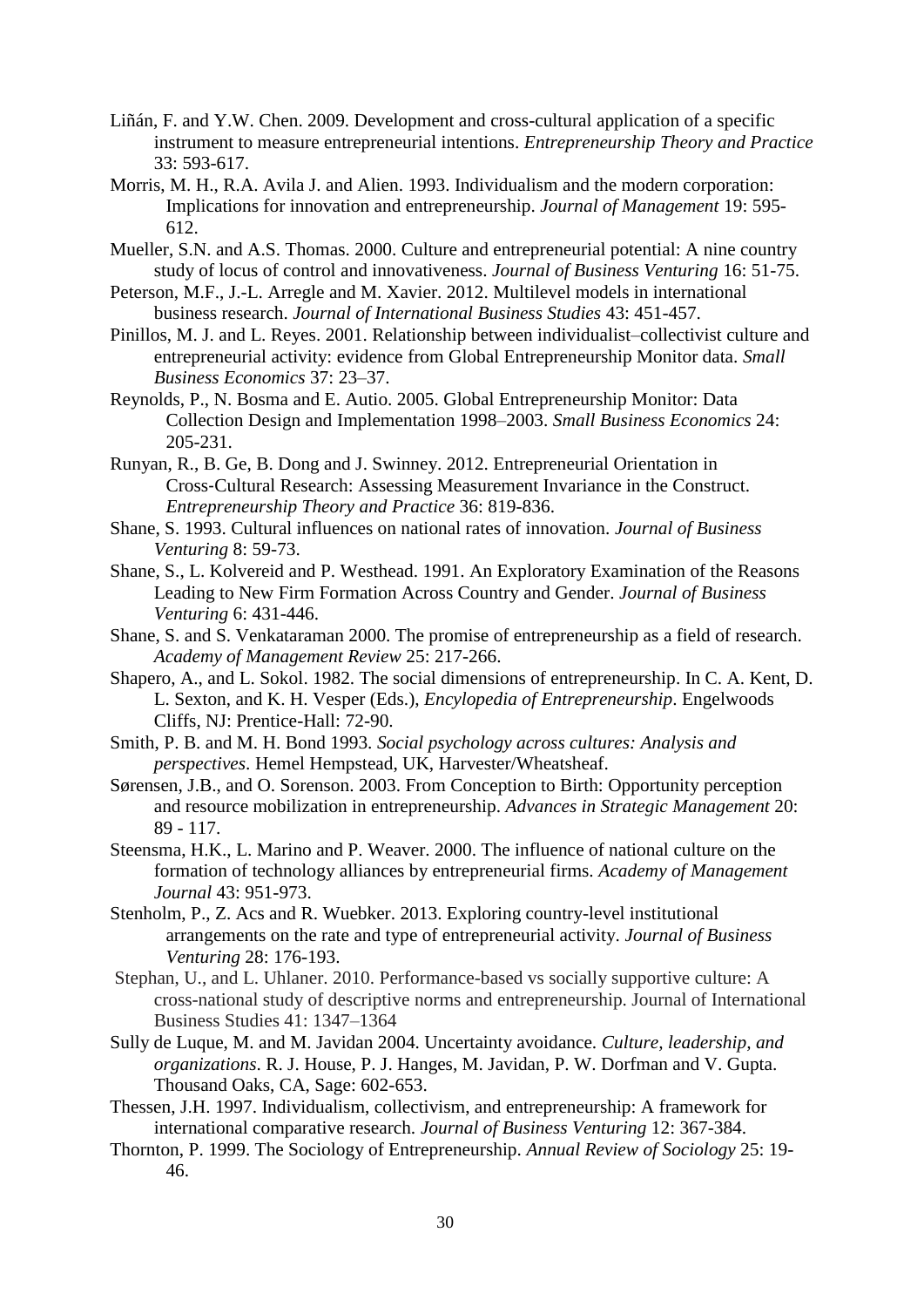- Uhlaner, L. M. and R. Thurik. 2007. Postmaterialism influencing total entrepreneurial activity across nations. *Journal of Evolutionary Economics* 17: 161-185.
- Vinogradov, E., and L. Kolvereid. 2007. Cultural background, human capital and self employment rates among immigrants in Norway. *Entrepreneurship and Regional Development* 19: 359-376.
- Vaillant, Y. and E. Lafuente. 2007. Do different institutional frameworks condition the influence of local fear of failure and entrepreneurial examples over entrepreneurial activity? *Entrepreneurship and Regional Development* 19: 313-337.
- Weber, M. 1905. *The Protestant Ethic and the Spirit of Capitalism*. Berlin.
- Welpe, I., M. Spörrle, D. Grichnik, T. Michl and D. Audretsch. 2012. Emotions and Opportunities: The Interplay of Opportunity Evaluation, Fear, Joy, and Anger as Antecedent of Entrepreneurial Exploitation. *Entrepreneurship Theory and Practice* 36: 69–96.
- Welter, F. 2011. Contextualizing Entrepreneurship—Conceptual Challenges and Ways Forward. *Entrepreneurship Theory and Practice*, 35(1): 165-184.
- Welter, F., and D. Smallbone. 2006. Exploring the Role of Trust in Entrepreneurial Activity. *Entrepreneurship Theory and Practice* 30: 465-475.
- Wennekers, S., R. Thurik, A. Stel and N. Noorderhaven. 2007. Uncertainty avoidance and the rate of business ownership across 21 OECD countries, 1976-2004. *Journal of Evolutionary Economics* 17: 133-160.
- Wennekers, S., R. Thurik, A. Stel and N. Noorderhaven. 2010. Uncertainty Avoidance and the Rate of Business Ownership Across 21 OECD Countries, 1976–2004. In A. Freytag, and R. Thurik (Eds.), *Entrepreneurship and Culture*: Springer Berlin Heidelberg: 271-299.
- Williamson, O. E. 2000. The new institutional economics: taking stock, looking ahead. *Journal of Economic Literature*, 38(3): 595-613.
- Zahra, S.A., and M. Wright. 2011. Entrepreneurship's next act. *Academy of Management Perspectives* 25: 67–83.
- Zahra, S.A., R.D. Ireland and M.A. Hitt. 2000. International expansion by new venture firms: international diversity, mode of market entry, technological learning and performance. *Academy of Management Journal* 43: 925–950
- Zhao, H., S.E. Seibert and G.E. Hills. 2005. The mediating role of self-efficacy in the development of entrepreneurial intentions. *Journal of Applied Psychology* 90: 1265.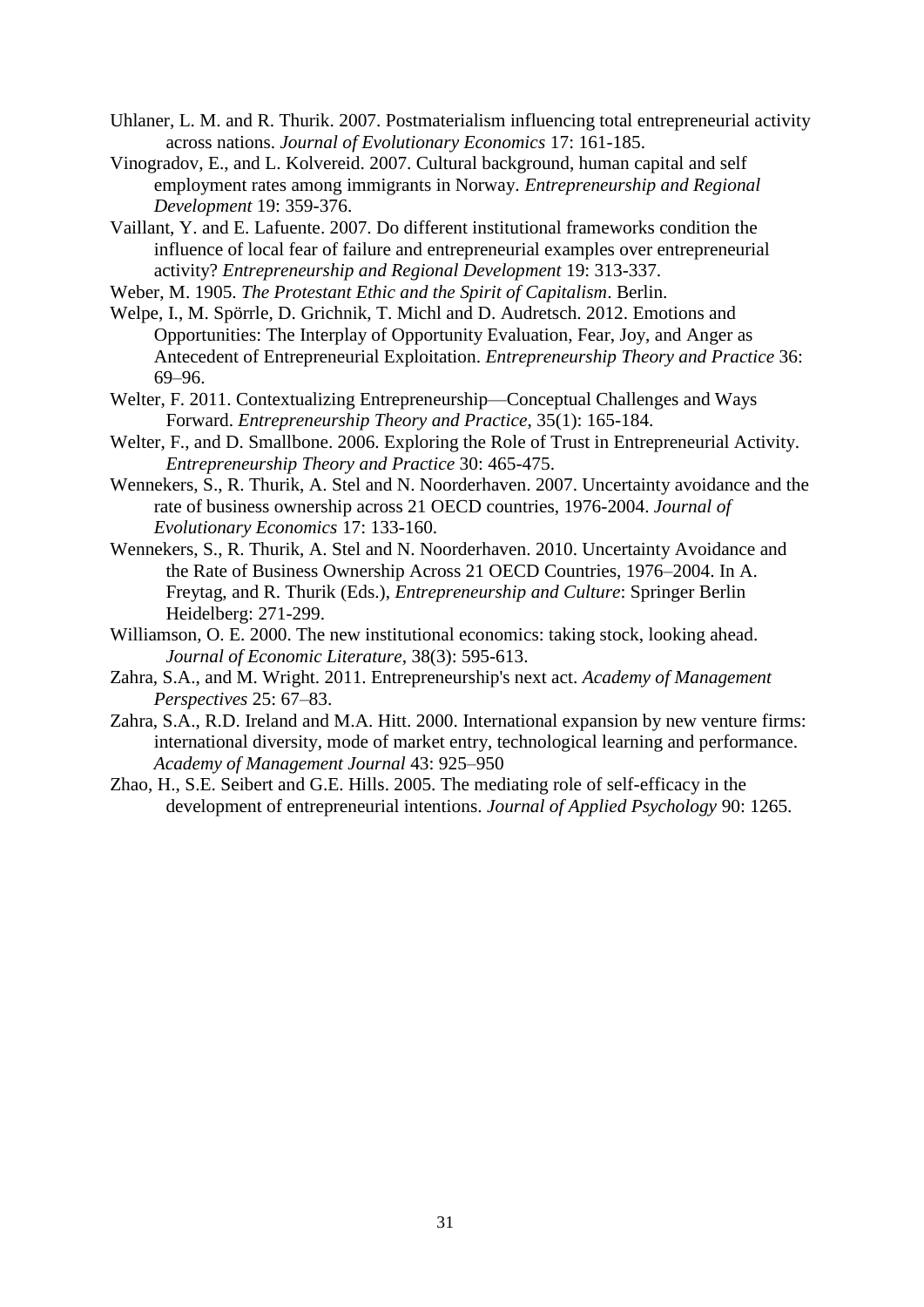| Country              | ${\bf N}$ |               | <b>Institutional</b><br><b>Entrepreneurial</b> |             | <b>Uncertainty</b> |
|----------------------|-----------|---------------|------------------------------------------------|-------------|--------------------|
|                      |           | entry $(\% )$ | collectivism                                   | orientation | avoidance          |
| Argentina            | 5,391     | 4.75          | 3.66                                           | 3.63        | 3.63               |
| Australia            | 4,616     | 4.57          | 4.31                                           | 4.37        | 4.40               |
| Austria              | 1,594     | 4.02          | 4.34                                           | 4.47        | 5.10               |
| Bolivia              | 1,330     | 14.66         | 3.96                                           | 3.57        | 3.30               |
| <b>Brazil</b>        | 5,133     | 10.40         | 3.94                                           | 4.11        | 3.74               |
| Canada               | 3,661     | 3.52          | 4.36                                           | 4.46        | 4.54               |
| China                | 5,899     | 9.85          | 4.67                                           | 4.37        | 4.81               |
| Colombia             | 4,338     | 14.18         | 3.84                                           | 3.93        | 3.62               |
| Denmark              | 12,165    | 2.48          | 4.93                                           | 4.40        | 5.32               |
| Ecuador              | 800       | 11.75         | 3.82                                           | 4.06        | 3.63               |
| Egypt                | 1,286     | 6.69          | 4.36                                           | 4.15        | 3.97               |
| Finland              | 6,076     | 3.18          | 4.77                                           | 4.02        | 5.11               |
| France               | 10,021    | 0.61          | 4.20                                           | 4.43        | 4.66               |
| Germany              | 21,800    | 2.08          | 3.97                                           | 4.42        | 5.35               |
| Greece               | 3,819     | 3.59          | 3.41                                           | 3.34        | 3.52               |
| Hong Kong            | 2,728     | 2.93          | 4.03                                           | 4.69        | 4.17               |
| Hungary              | 6,529     | 2.63          | 3.63                                           | 3.50        | 3.26               |
| India                | 4,232     | 5.10          | 4.25                                           | 4.11        | 4.02               |
| Indonesia            | 1,458     | 11.18         | 4.27                                           | 4.14        | 3.92               |
| Ireland              | 2,959     | 5.44          | 4.57                                           | 4.30        | 4.25               |
| Israel               | 4,700     | 2.49          | 4.40                                           | 4.03        | 3.97               |
| Italy                | 3,231     | 1.64          | 3.75                                           | 3.66        | 3.85               |
| Japan                | 5,387     | 2.08          | 5.23                                           | 4.22        | 4.07               |
| Malaysia             | 988       | 10.43         | 4.45                                           | 4.16        | 4.59               |
| Mexico               | 5,331     | 2.42          | 3.95                                           | 3.97        | 4.06               |
| Netherlands          | 8,800     | 2.85          | 4.62                                           | 4.46        | 4.81               |
| New Zealand          | 1,898     | 6.38          | 4.96                                           | 4.86        | 4.86               |
| Philippines          | 1,450     | 18.34         | 4.37                                           | 4.21        | 3.69               |
| Poland               | 2,491     | 1.53          | 4.51                                           | 3.96        | 3.71               |
| Portugal             | 1,425     | 4.49          | 4.02                                           | 3.65        | 3.96               |
| Russia               | 3,175     | 1.48          | 4.57                                           | 3.53        | 3.09               |
| Singapore            | 6,179     | 2.80          | 4.77                                           | 4.81        | 5.16               |
| Slovenia             | 6,598     | 2.30          | 4.09                                           | 3.62        | 3.76               |
| South Africa         | 7,516     | 2.57          | 4.50                                           | 4.40        | 4.36               |
| South Korea          | 4,065     | 8.07          | 5.20                                           | 4.53        | 3.52               |
| Spain                | 64,412    | 3.89          | 3.87                                           | 4.00        | 3.95               |
| Sweden               | 6,877     | 1.76          | 5.26                                           | 3.67        | 5.36               |
| Switzerland          | 5,647     | 3.88          | 4.20                                           | 5.04        | 5.42               |
| Thailand             | 6,055     | 10.55         | 3.88                                           | 3.84        | 3.79               |
| Turkey               | 3,779     | 4.66          | 4.02                                           | 3.82        | 3.67               |
| United Kingdom       | 56,335    | 3.31          | 4.31                                           | 4.16        | 4.70               |
| <b>United States</b> | 12,392    | 3.47          | 4.21                                           | 4.45        | 4.15               |

*Notes*: N is the number of observations.

% entrepreneurial entry represents the percentage of respondents per country who are identified as nascent or new entrepreneurs. Source: GEM (2001–2008).

National scores for the cultural practices—namely, institutional collectivism, uncertainty avoidance, and performance orientation—were obtained from the GLOBE survey.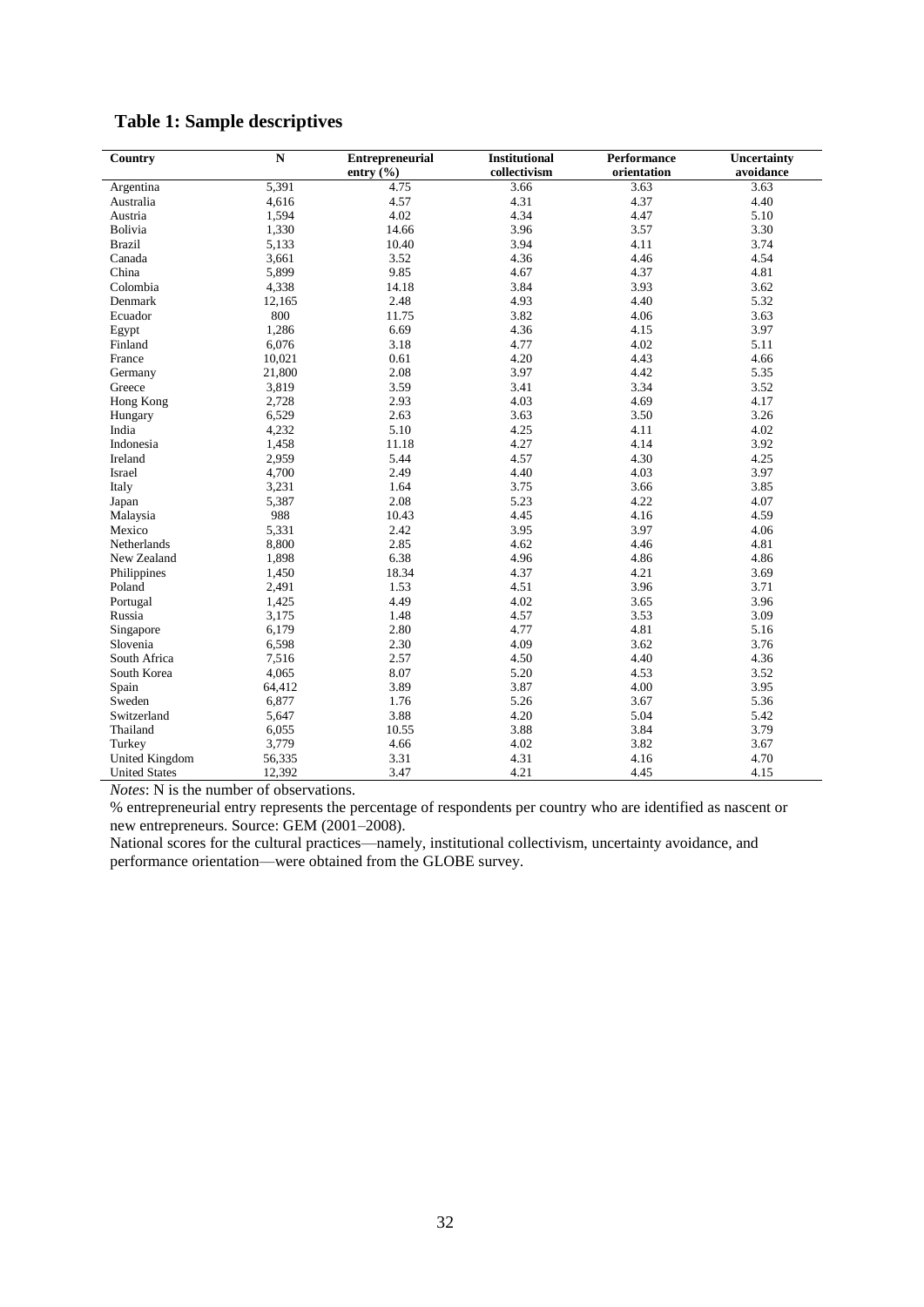| <b>Variables</b>               | N       | <b>Mean</b> | Std. Dev. | Min              | Max            |
|--------------------------------|---------|-------------|-----------|------------------|----------------|
| Individual-level variables     |         |             |           |                  |                |
| Entrepreneurial entry          | 324,566 | 0.04        | 0.19      | $\mathbf{0}$     | 1              |
| Age                            | 324,566 | 43.09       | 14.92     | 18               | 64             |
| Gender                         | 324,566 | 1.51        | 0.50      | $\perp$          | 2              |
| Education level                | 324,566 | 2.25        | 1.08      | $\theta$         | $\overline{4}$ |
| Household income               | 324,566 | 1.88        | 0.79      | 1                | 3              |
| Self-efficacy                  | 324,566 | 0.47        | 0.50      | $\overline{0}$   | 1              |
| Fear of failure                | 324,566 | 0.37        | 0.48      | $\boldsymbol{0}$ | 1              |
| <b>Country-level variables</b> |         |             |           |                  |                |
| GDP per capita (USD)           | 43      | 31,403.66   | 15,270.17 | 515              | 67,779         |
| Population in millions         | 43      | 88.73       | 208.87    | 2.00             | 1,321.05       |
| In-group collectivism          | 43      | 4.83        | 0.74      | 3.46             | 6.14           |
| Assertiveness                  | 43      | 4.25        | 0.29      | 3.41             | 4.71           |
| Institutional collectivism     | 43      | 4.23        | 0.40      | 3.41             | 5.26           |
| Performance orientation        | 43      | 4.15        | 0.32      | 3.34             | 5.04           |
| Uncertainty avoidance          | 43      | 4.37        | 0.60      | 3.09             | 5.42           |

# **Table 2: Descriptive statistics**

# **Table 3: Correlation matrix (based on N = 324,566)**

| <b>Variables</b>           |              | 2            | 3                      | 4                    | 5                                      | 6                      | 7                                     | 8                    | 9              | 10           | 11                   | 12          | 13 | 14   |
|----------------------------|--------------|--------------|------------------------|----------------------|----------------------------------------|------------------------|---------------------------------------|----------------------|----------------|--------------|----------------------|-------------|----|------|
| Entrepreneurial entry      | 1.00         |              |                        |                      |                                        |                        |                                       |                      |                |              |                      |             |    |      |
| Age                        | $-0.06$ 1.00 |              |                        |                      |                                        |                        |                                       |                      |                |              |                      |             |    |      |
| Gender                     | $-0.04$      | 0.04         | 1.00                   |                      |                                        |                        |                                       |                      |                |              |                      |             |    |      |
| Education level            | 0.02         | $-0.12$ 0.00 |                        | 1.00                 |                                        |                        |                                       |                      |                |              |                      |             |    |      |
| Household income           | 0.04         |              | $-0.03$ $-0.09$ $0.18$ |                      | 1.00                                   |                        |                                       |                      |                |              |                      |             |    |      |
| Self-efficacy              | 0.15         |              | $-0.04$ $-0.16$ 0.07   |                      | 0.11                                   | 1.00                   |                                       |                      |                |              |                      |             |    |      |
| Fear of failure            | $-0.05$      | $-0.04$ 0.05 |                        | $-0.05$              |                                        | $-0.04$ $-0.13$ $1.00$ |                                       |                      |                |              |                      |             |    |      |
| GDP per capita (USD)       | $-0.07$      | 0.17         | 0.03                   | 0.21                 | 0.00                                   | $-0.07$ 0.01           |                                       | 1.00                 |                |              |                      |             |    |      |
| Population in millions     | 0.05         |              |                        |                      | $-0.06$ $-0.04$ $-0.05$ $-0.01$ $0.02$ |                        |                                       | $-0.03$ $-0.39$ 1.00 |                |              |                      |             |    |      |
| In-group collectivism      | 0.06         | $-0.15$      | $-0.07$                | $-0.21$ 0.08         |                                        | 0.06                   | 0.08                                  | $-0.57$ 0.20         |                | 1.00         |                      |             |    |      |
| Assertiveness              | $-0.05$ 0.03 |              |                        | $-0.01$ $-0.04$ 0.03 |                                        | 0.02                   | 0.04                                  | 0.30                 | $-0.30$ $0.02$ |              | 1.00                 |             |    |      |
| Institutional collectivism | $-0.02$      | 0.05         | 0.02                   | 0.17                 |                                        | $-0.01 - 0.09$         | $-0.09$ 0.25                          |                      | 0.13           |              | $-0.58$ $-0.53$ 1.00 |             |    |      |
| Performance orientation    | $-0.01$ 0.04 |              | 0.01                   | 0.04                 |                                        |                        | $-0.01$ $-0.03$ $-0.05$ $0.38$ $0.12$ |                      |                | $-0.43$ 0.11 |                      | 0.48 1.00   |    |      |
| Uncertainty avoidance      | $-0.05$ 0.10 |              | 0.03                   | 0.12                 |                                        |                        | $-0.04$ $-0.06$ $-0.06$ $0.52$        |                      | 0.03           | $-0.77$      | $-0.09$              | $0.65$ 0.69 |    | 1.00 |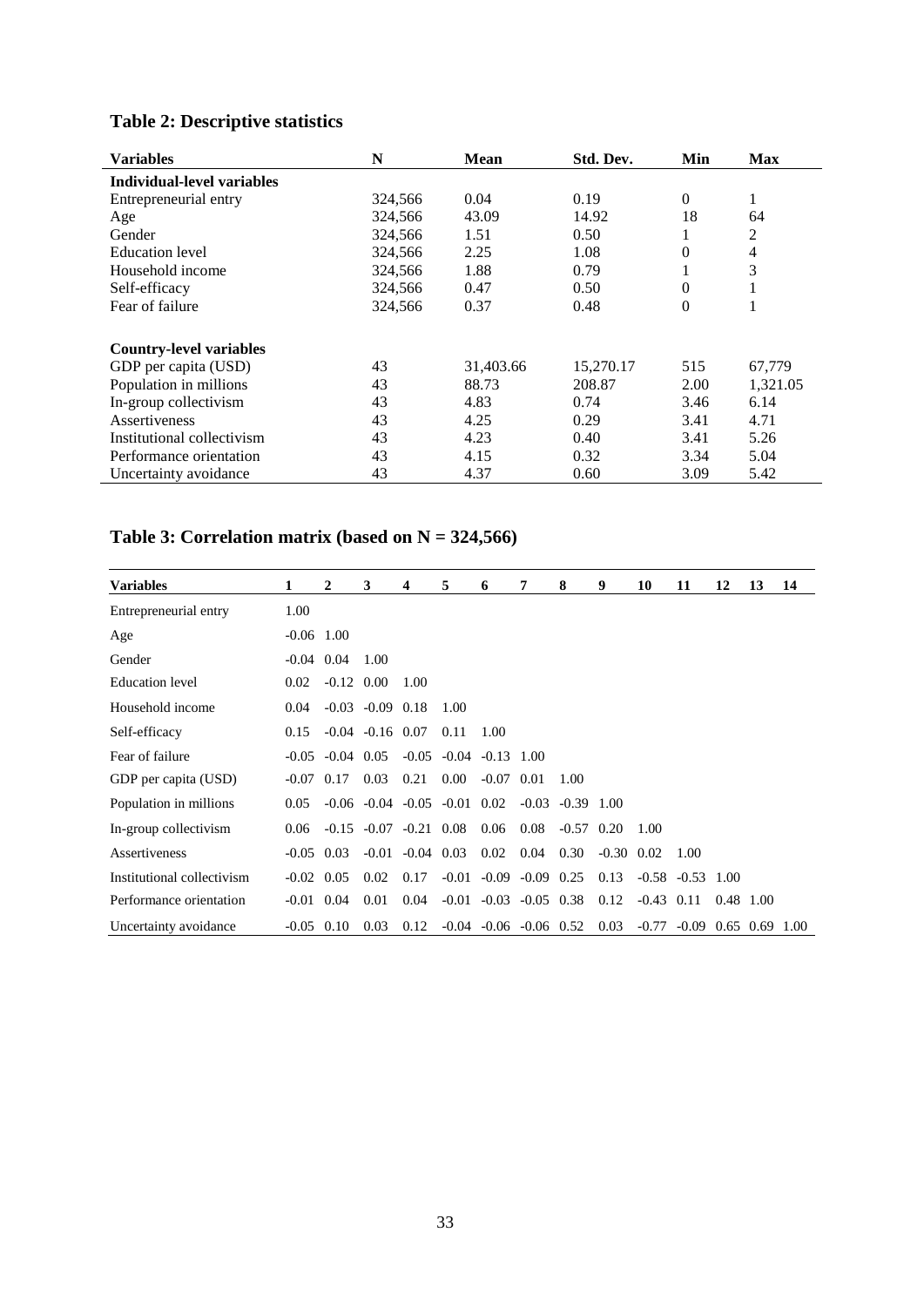|                                                          | $\mathbf{1}$ | $\overline{2}$  | $\mathbf{3}$    | $\overline{\mathbf{4}}$ | 5                | 6                | $\overline{7}$   | 8                | 9                |
|----------------------------------------------------------|--------------|-----------------|-----------------|-------------------------|------------------|------------------|------------------|------------------|------------------|
| Individual-level (Level 1)                               |              |                 |                 |                         |                  |                  |                  |                  |                  |
| Age                                                      |              | $0.98***(0.00)$ | $0.98***(0.00)$ | $-0.02***(0.00)$        | $-0.02***(0.00)$ | $-0.02***(0.00)$ | $-0.02***(0.00)$ | $-0.02***(0.00)$ | $-0.02***(0.00)$ |
| Age (squared)                                            |              | $0.99***(0.00)$ | $0.99***(0.00)$ | $-0.00***(0.00)$        | $-0.00***(0.00)$ | $-0.00***(0.00)$ | $-0.00***(0.00)$ | $-0.00***(0.00)$ | $-0.00***(0.00)$ |
| Gender                                                   |              | $0.84***(0.01)$ | $0.84***(0.01)$ | $-0.17***(0.01)$        | $-0.17***(0.01)$ | $-0.17***(0.01)$ | $-0.17***(0.01)$ | $-0.17***(0.01)$ | $-0.17***(0.01)$ |
| Education                                                |              | $1.04***(0.00)$ | $1.04***(0.00)$ | $0.04***(0.00)$         | $0.04***(0.00)$  | $0.04***(0.00)$  | $0.04***(0.00)$  | $0.04***(0.00)$  | $0.04***(0.00)$  |
| Household income                                         |              | $1.16***(0.01)$ | $1.16***(0.01)$ | $0.15***(0.01)$         | $0.15***(0.01)$  | $0.15***(0.01)$  | $0.15***(0.01)$  | $0.15***(0.01)$  | $0.15***(0.01)$  |
| Self-efficacy: H1                                        |              | $5.47***(0.14)$ | $5.47***(0.14)$ | $1.70***(0.14)$         | $1.70***(0.14)$  | $1.70***(0.14)$  | $1.70***(0.14)$  | $1.70***(0.14)$  | $1.70***(0.14)$  |
| Fear of failure: H <sub>2</sub>                          |              | $0.69***(0.01)$ | $0.69***(0.01)$ | $-0.37***(0.01)$        | $-0.37***(0.01)$ | $-0.37***(0.01)$ | $-0.37***(0.01)$ | $-0.37***(0.01)$ | $-0.37***(0.01)$ |
| Country-level (Level 2)                                  |              |                 |                 |                         |                  |                  |                  |                  |                  |
| GDP per capita (PPP), USD                                |              |                 | 0.99(0.00)      | $-0.00+(0.00)$          | $-0.00+(0.00)$   | $-0.00+(0.00)$   | $-0.00+(0.00)$   | $-0.00+(0.00)$   | $-0.00+(0.00)$   |
| Population (million)                                     |              |                 | 1.01(0.00)      | 0.00(0.00)              | 0.00(0.00)       | 0.00(0.00)       | 0.00(0.00)       | 0.00(0.00)       | 0.00(0.00)       |
| In-group collectivism                                    |              |                 | 1.13(0.14)      | 0.12(0.14)              | 0.12(0.14)       | 0.12(0.14)       | 0.12(0.14)       | 0.12(0.14)       | 0.12(0.14)       |
| Assertiveness                                            |              |                 | $0.76**$ (0.07) | $-0.27***(0.07)$        | $-0.27***(0.07)$ | $-0.27***(0.07)$ | $-0.27***(0.07)$ | $-0.27***(0.07)$ | $-0.27***(0.07)$ |
| Institutional collectivism                               |              |                 | $0.88*(0.07)$   | $-0.13*(0.07)$          | $-0.13*(0.07)$   | $-0.13*(0.07)$   | $-0.13*(0.07)$   | $-0.13*(0.07)$   | $-0.13*(0.07)$   |
| Uncertainty avoidance                                    |              |                 | $0.84+(0.08)$   | $-0.17+(0.08)$          | $-0.17+(0.08)$   | $-0.17+(0.08)$   | $-0.17+(0.08)$   | $-0.17+(0.08)$   | $-0.17+(0.08)$   |
| Performance orientation                                  |              |                 | $1.35***(0.12)$ | $0.30***(0.12)$         | $0.30***(0.12)$  | $0.30***(0.12)$  | $0.30***(0.12)$  | $0.30***(0.12)$  | $0.30***(0.12)$  |
| <b>Cross-level interactions</b>                          |              |                 |                 |                         |                  |                  |                  |                  |                  |
| Institutional collectivism * Self-efficacy: H3a          |              |                 |                 | $0.07**$ (0.02)         |                  |                  |                  |                  |                  |
| Institutional collectivism * Fear of failure: <b>H3b</b> |              |                 |                 |                         | $-0.04 + (0.02)$ |                  |                  |                  |                  |
| Uncertainty avoidance * Self-efficacy: H4a               |              |                 |                 |                         |                  | $0.24***(0.03)$  |                  |                  |                  |
| Uncertainty avoidance * Fear of failure: H4b             |              |                 |                 |                         |                  |                  | $-0.15***(0.02)$ |                  |                  |
| Performance orientation * Self-efficacy: H5a             |              |                 |                 |                         |                  |                  |                  | $0.07**$ (0.03)  |                  |
| Performance orientation * Fear of failure: H5b           |              |                 |                 |                         |                  |                  |                  |                  | $-0.04(0.02)$    |
| <b>Random part estimates</b>                             |              |                 |                 |                         |                  |                  |                  |                  |                  |
| Number of observations                                   | 324,566      | 324,566         | 324,566         | 324,566                 | 324,566          | 324,566          | 324,566          | 324,566          | 324,566          |
| Number of groups (countries)                             | 42           | 42              | 42              | 42                      | 42               | 42               | 42               | 42               | 42               |
| Variance of random intercept                             | 0.58(0.08)   | 0.41(0.07)      | 0.22(0.05)      | 0.22(0.05)              | 0.22(0.05)       | 0.22(0.05)       | 0.21(0.04)       | 0.22(0.04)       | 0.22(0.04)       |
| Variance of overall residual                             | 3.27         | 3.26            | 3.33            | 3.33                    | 3.33             | 3.25             | 3.23             | 3.23             | 3.33             |
| % of variance, ICC or rho                                | 15.04(0.02)  | 11.18(0.02)     | 6.18(0.01)      | 6.18(0.01)              | 6.18(0.01)       | 6.34(0.01)       | 6.11(0.01)       | 6.23(0.01)       | 6.18(0.01)       |
| <b>Model fit statistics</b>                              |              |                 |                 |                         |                  |                  |                  |                  |                  |
| Prob > Chi-squared                                       | $\sim$       | ***             | ***             | ***                     | ***              | ***              | ***              | ***              | ***              |
| Log likelihood                                           | $-51,721$    | $-47,601$       | $-47,587$       | $-47,582$               | $-47,582$        | $-47,543$        | $-47,565$        | $-47,584$        | $-47,586$        |
| AIC <sup>a</sup>                                         | 103,442      | 95,216          | 95,202          | 95,194                  | 95,194           | 95,116           | 95,160           | 95,198           | 95,202           |
| Likelihood ratio test of rho = $0^b$                     | ***          | ***             | ***             | ***                     | ***              | $***$            | ***              | ***              | ***              |
| Likelihood ratio test of model fit <sup>c</sup>          |              |                 | $\ast$          | $\mathcal{R}$           | $\frac{1}{2}$    | $\ast$           | $\ast$           | $\ast$           | $\ast$           |

**Table 4: Effects on individual-level entrepreneurial entry (odds ratios for Models 2 and 3, beta-coefficients for Models 4–9)**

*Notes*: Standard errors in parentheses. \*\*\* p < 0.001, \*\* p < 0.01, \* p < 0.05, + p < 0.10. All tests of significances two-tailed. Odds ratios (OR) in Columns 2 and 3 above 1 represent a positive relationship, below 1 a negative relationship; Columns  $4-9$  report beta-coefficients needed to plot the interactions. <sup>a</sup> AIC is Akaike's Information Criterion and is =  $(2^*k - 2^*(Log Likelihood))$ , where k denotes degrees of freedom. Gradually smaller values over models denote improved model fit.  $b$  Statistically significant ( $p < 0.001$ ). Likelihood ratio test of rho = 0 confirms that the country-level variance component is important. c LR test performed against previous model suggests improvement in model fit.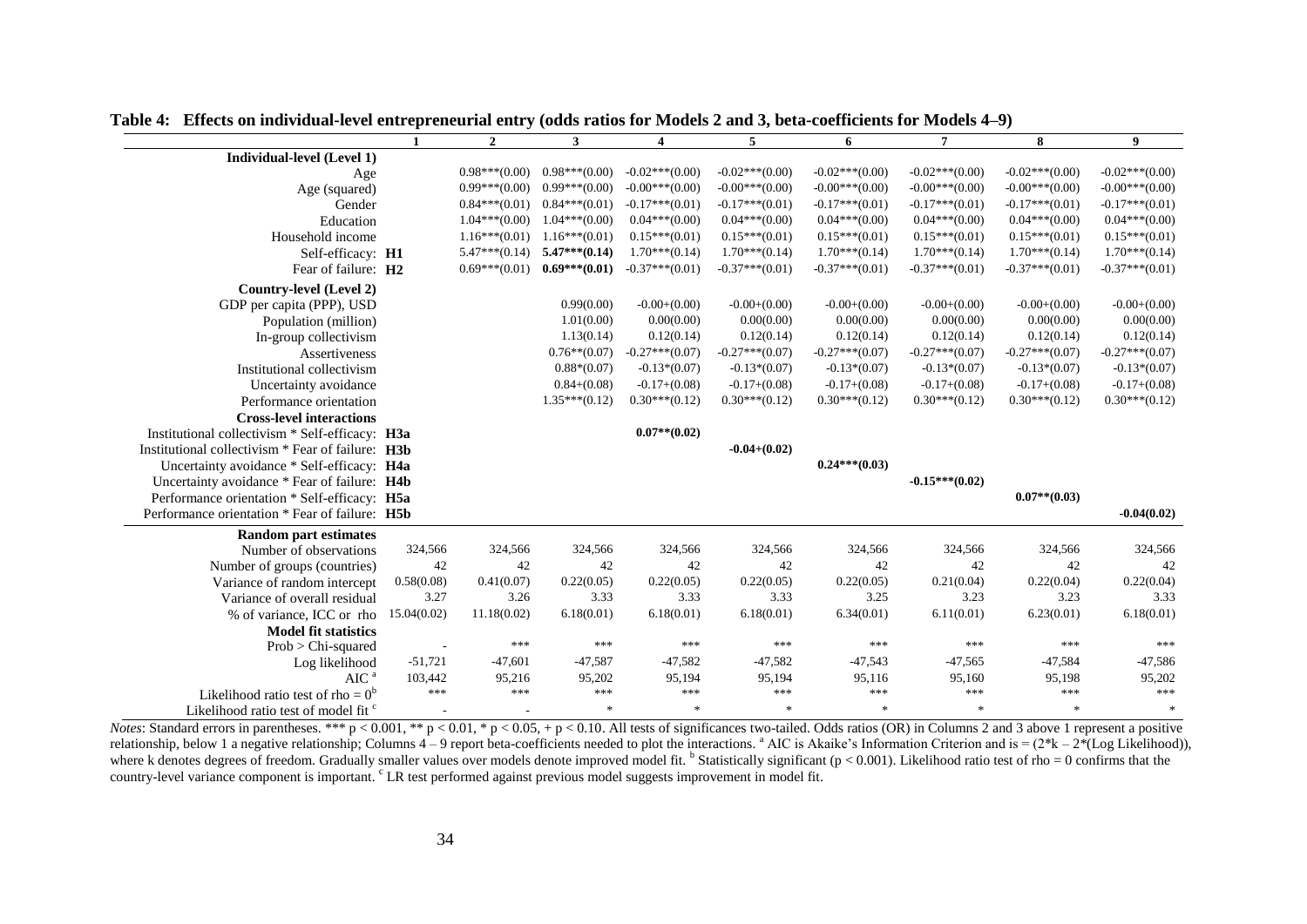# **Figure 1: Theoretical model**



**Figure 2: Interaction between country-level institutional collectivism and individuallevel self-efficacy**

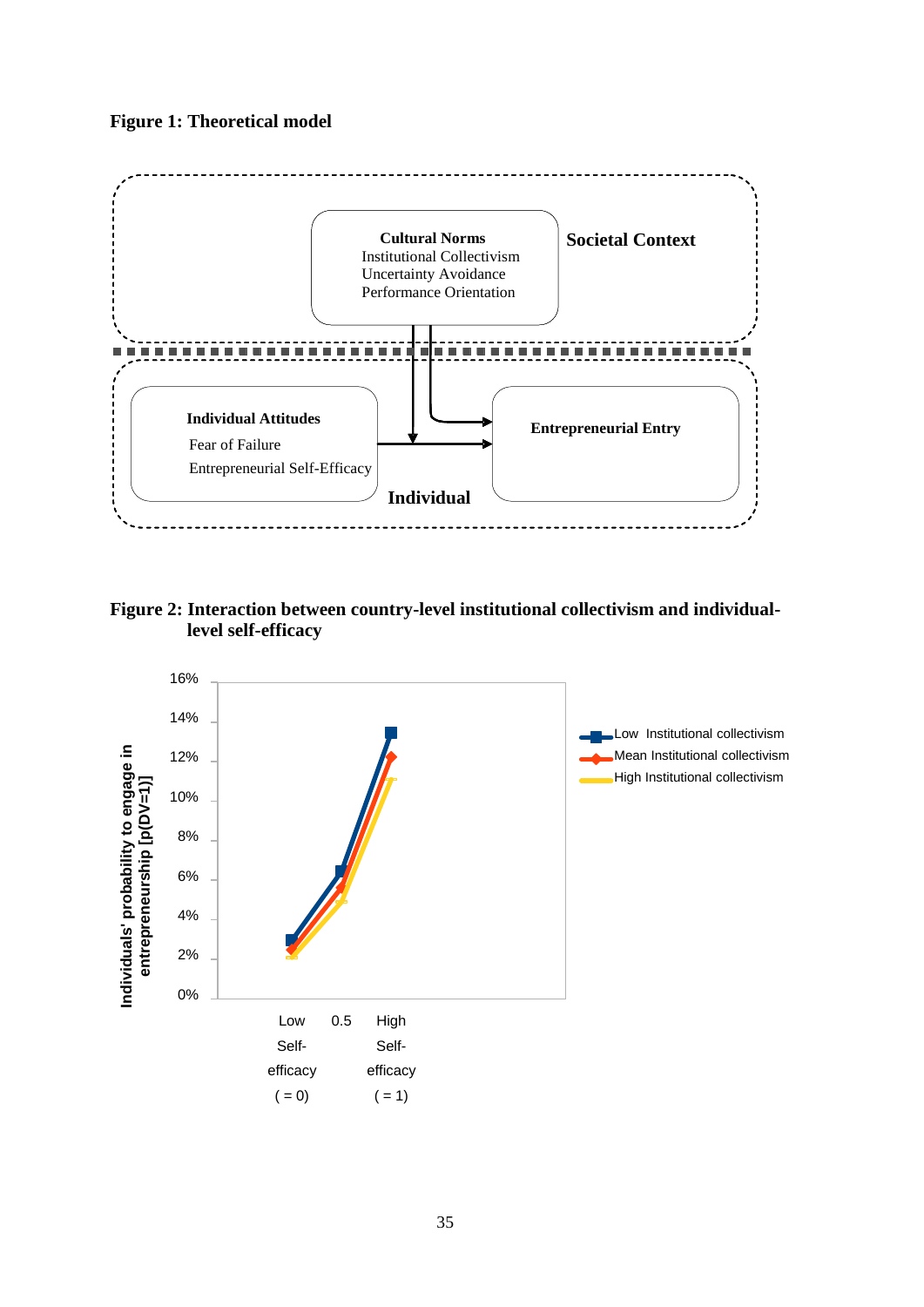

**Figure 3: Interaction between country-level institutional collectivism and individuallevel fear of failure**

**Figure 4: Interaction between country-level uncertainty avoidance and individual-level self-efficacy**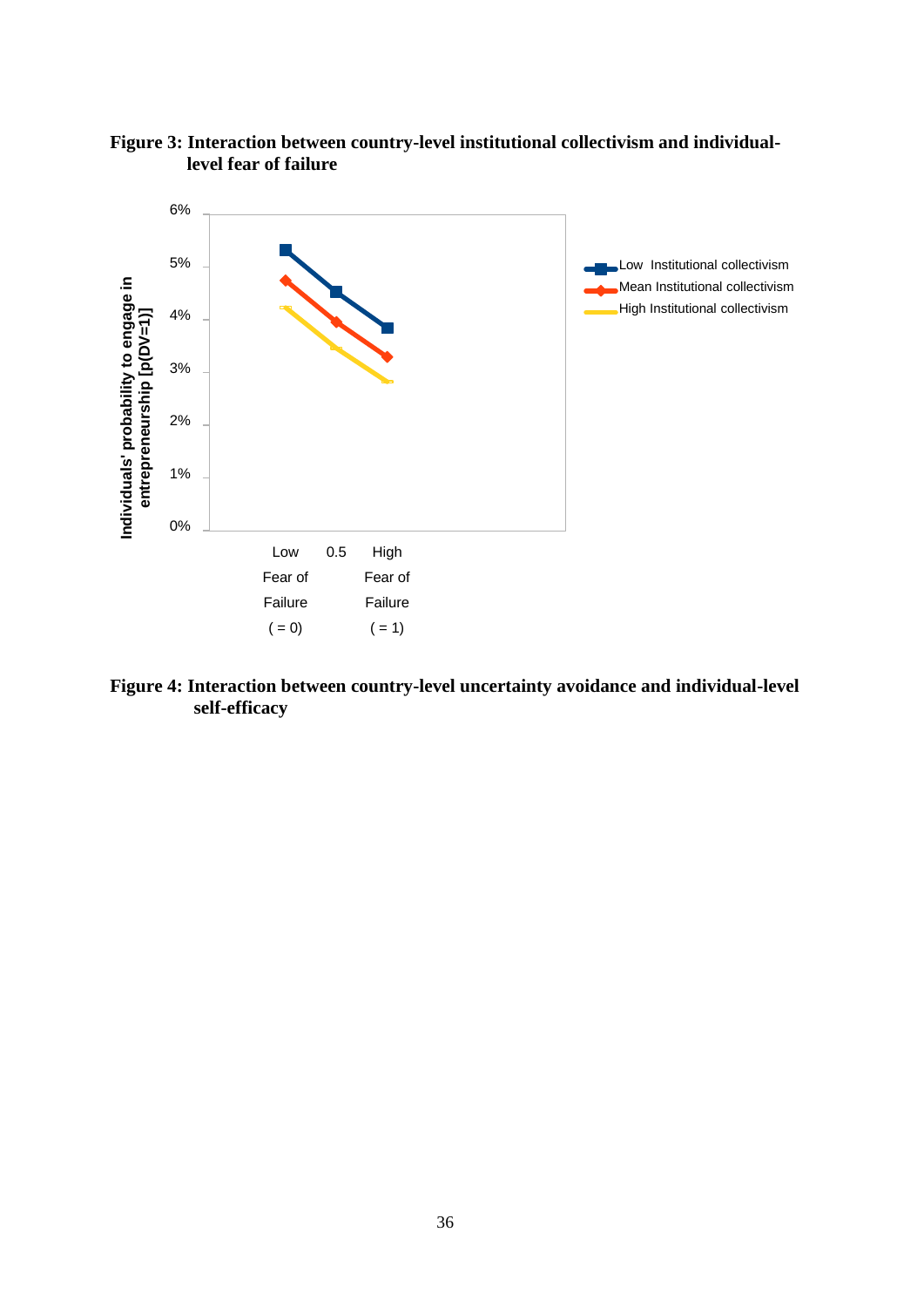

**Figure 5: Interaction between country-level uncertainty avoidance and individual-level fear of failure**



# **Figure 6: Interaction between country-level performance orientation and individuallevel self-efficacy**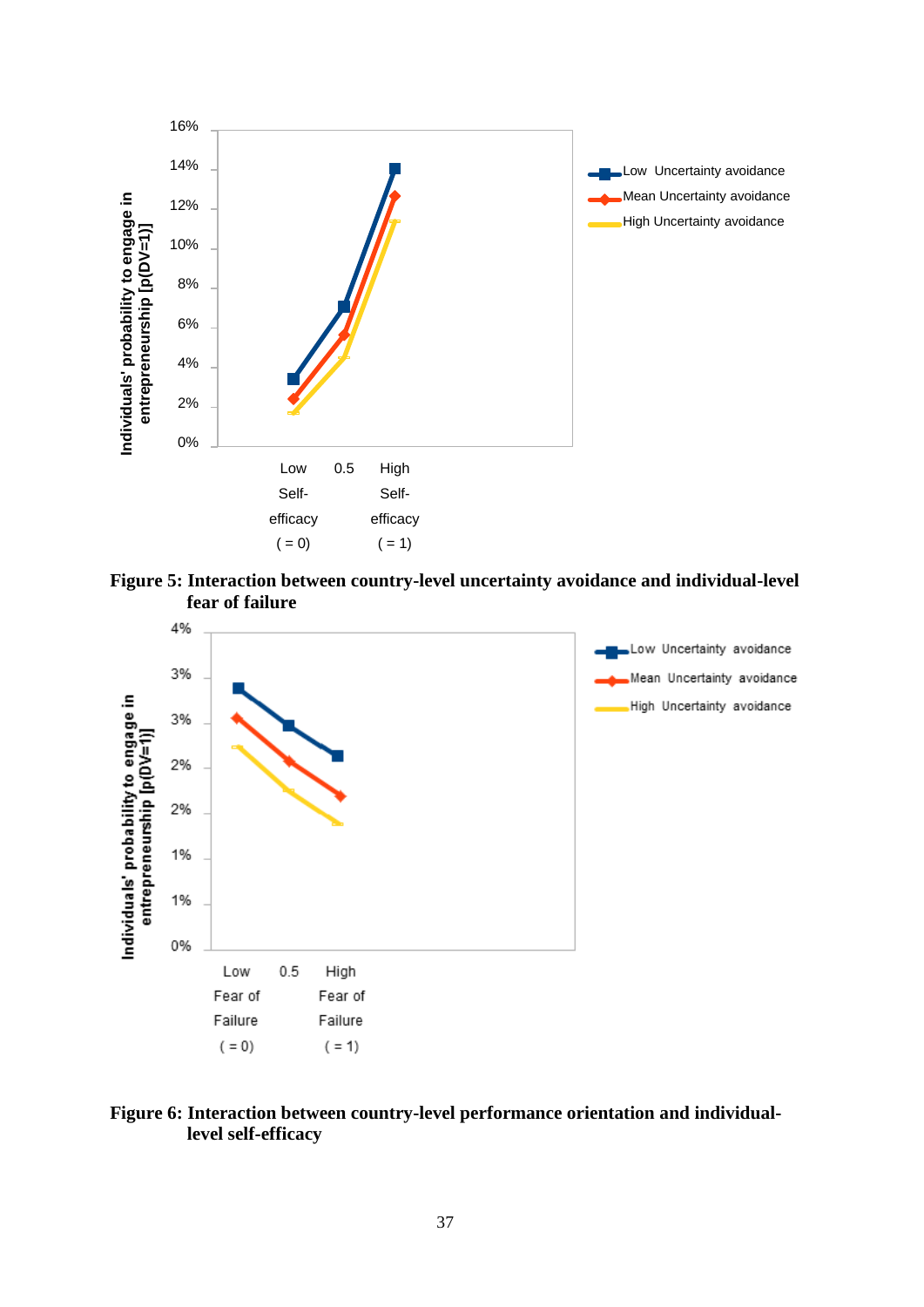

Low Performance orientation Mean Performance orientation High Performance orientation

**Appendix 1**